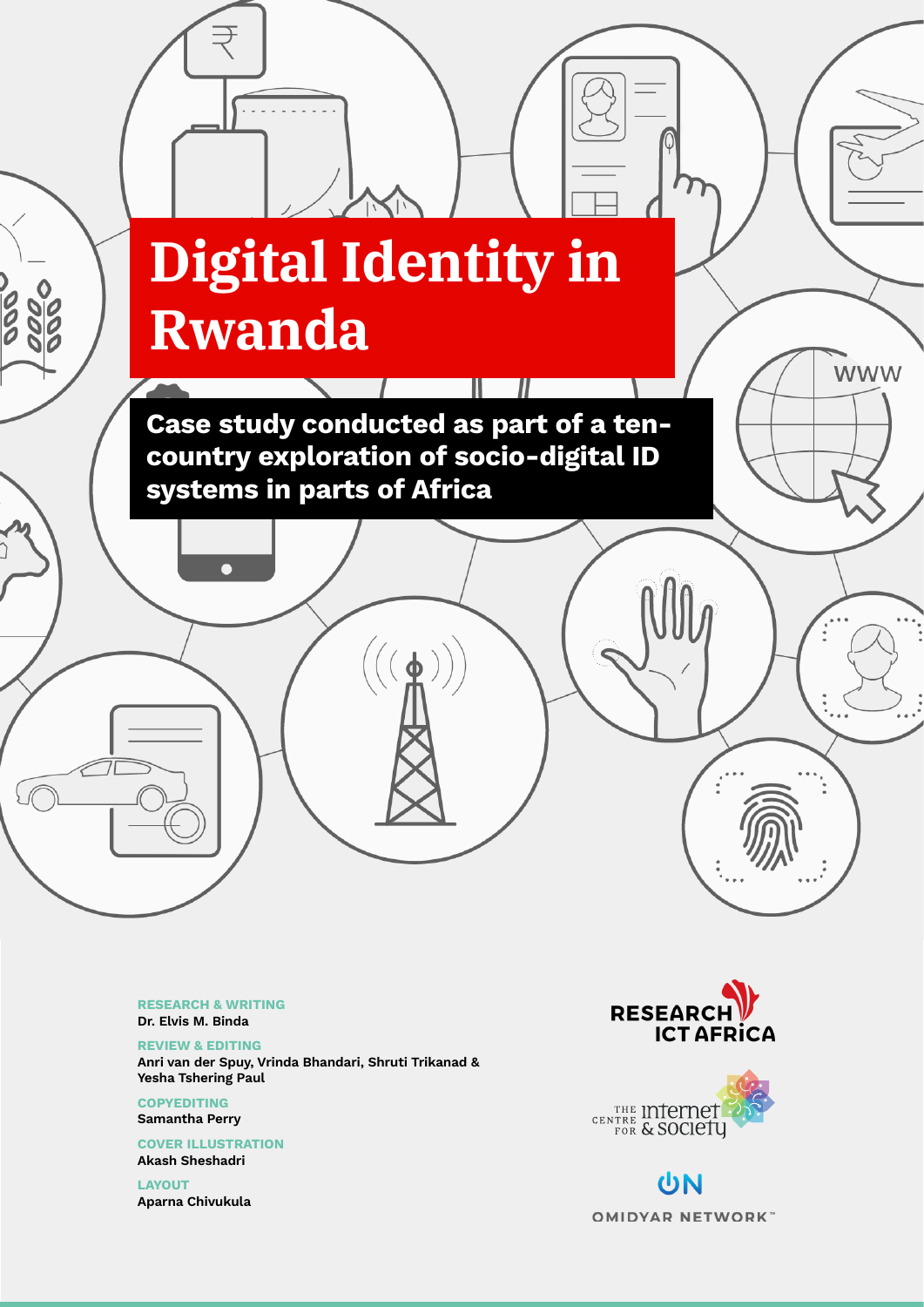# **Digital Identity in Rwanda**

# Case study conducted as part of a tencountry exploration of socio-digital ID systems in parts of Africa

### A project of the Centre for Internet and Society (CIS), and Research ICT Africa (RIA)

- → [digitalid.design](http://digitalid.design) ←
- → [cis-india.org](http://cis-india.org) ←
- → [researchictafrica.net](http://researchictafrica.net) ←

Co <a>G</a>
Shared under</a>
nternational license</a>
Shared under</a>
nternational license</a>
nternational license</a>
nternational license</a>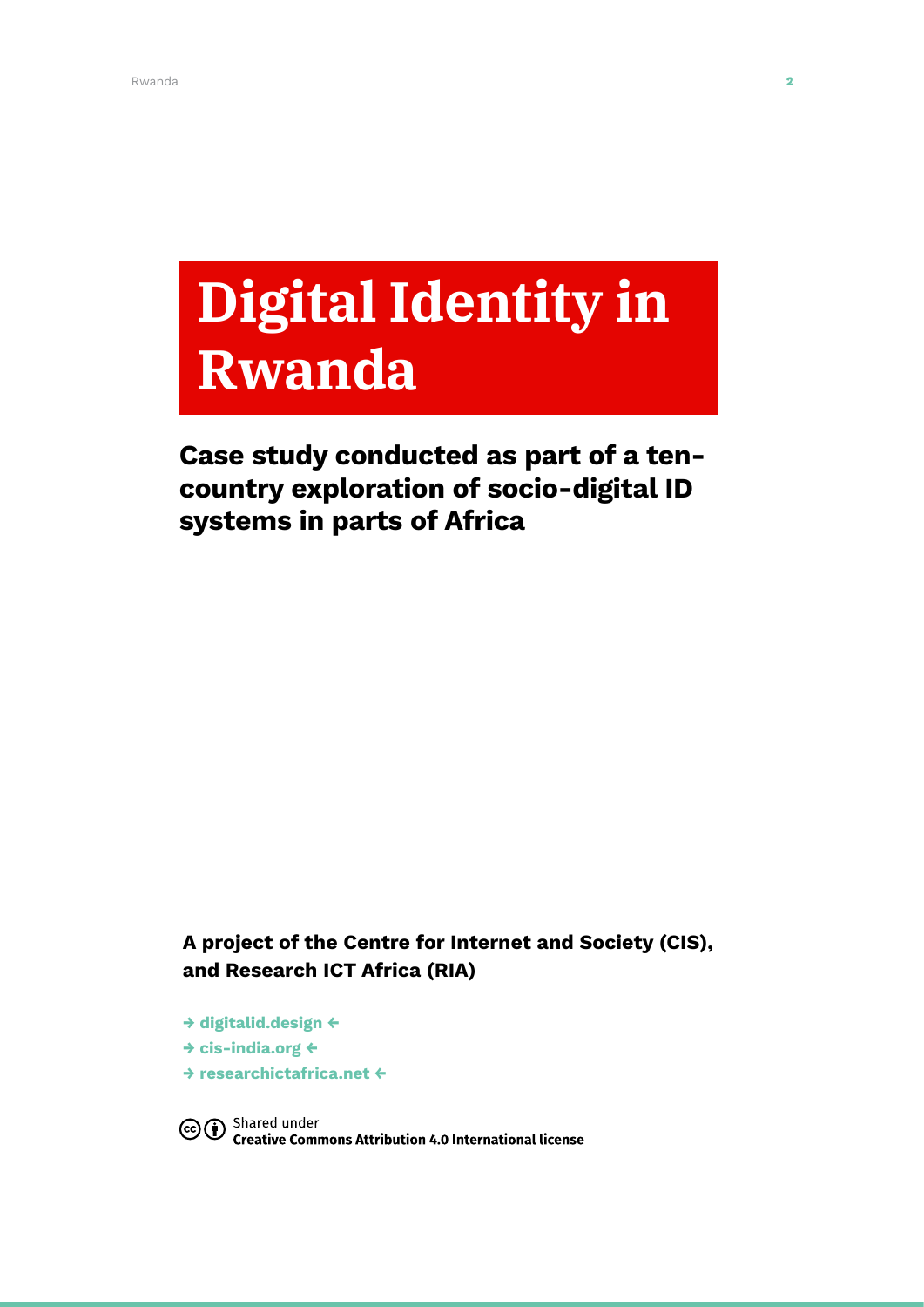# **Digital Identity in Rwanda**

# By Dr Elvis M. Binda, University of Rwanda

# PREAMBLE

With an estimated 500 million people in Africa living without any form of legal identification (birth certificate or national ID),<sup>1</sup> the use of digital forms of identification has become increasingly popular because of their relative ease, low cost, and convenience compared to more analogue systems.

The Covid-19 pandemic has, if anything, increased the appetite for digital identification platforms and technologies.<sup>2</sup> The African Union Commission is currently working on a continental initiative to develop an interoperability framework for digital ID. Among other policy instruments, this effort draws its mandate from the *Digital Transformation Strategy* (DTS) *for Africa (2020-2030)*, which emphasises the importance of digitised legal identification mechanisms on the continent. The DTS highlights both the potential social and economic implications of digital IDs for Africans, noting that digital IDs not only support social development, but also enable meaningful participation in productive processes to generate economic growth, spur innovation, and support entrepreneurship. Besides being viewed as an enabler for realising all these policy objectives, digital IDs are seen as critical for the successful implementation of the African Continental Free Trade Area (AfCFTA).

With the growing enthusiasm for digital ID in Africa and across the world, there is a need to examine their impact on human rights, the rule of law, and the people who will be included (and excluded) from related systems. More critical analyses of digital ID's impacts in the global South, as well as the actors involved in designing and implementing them, are needed because digital identity programmes create an inherent power imbalance between the State and its people. The collection of personal data leave residents with little ability to exert

1 ID4D global dataset, 2018. See: *[https://datacatalog.worldbank.org/dataset/identification-development](https://datacatalog.worldbank.org/dataset/identification-development-global-dataset)[global-dataset](https://datacatalog.worldbank.org/dataset/identification-development-global-dataset)*

2 Martin, Schoemaker, Weitzberg & Cheesman, 2021.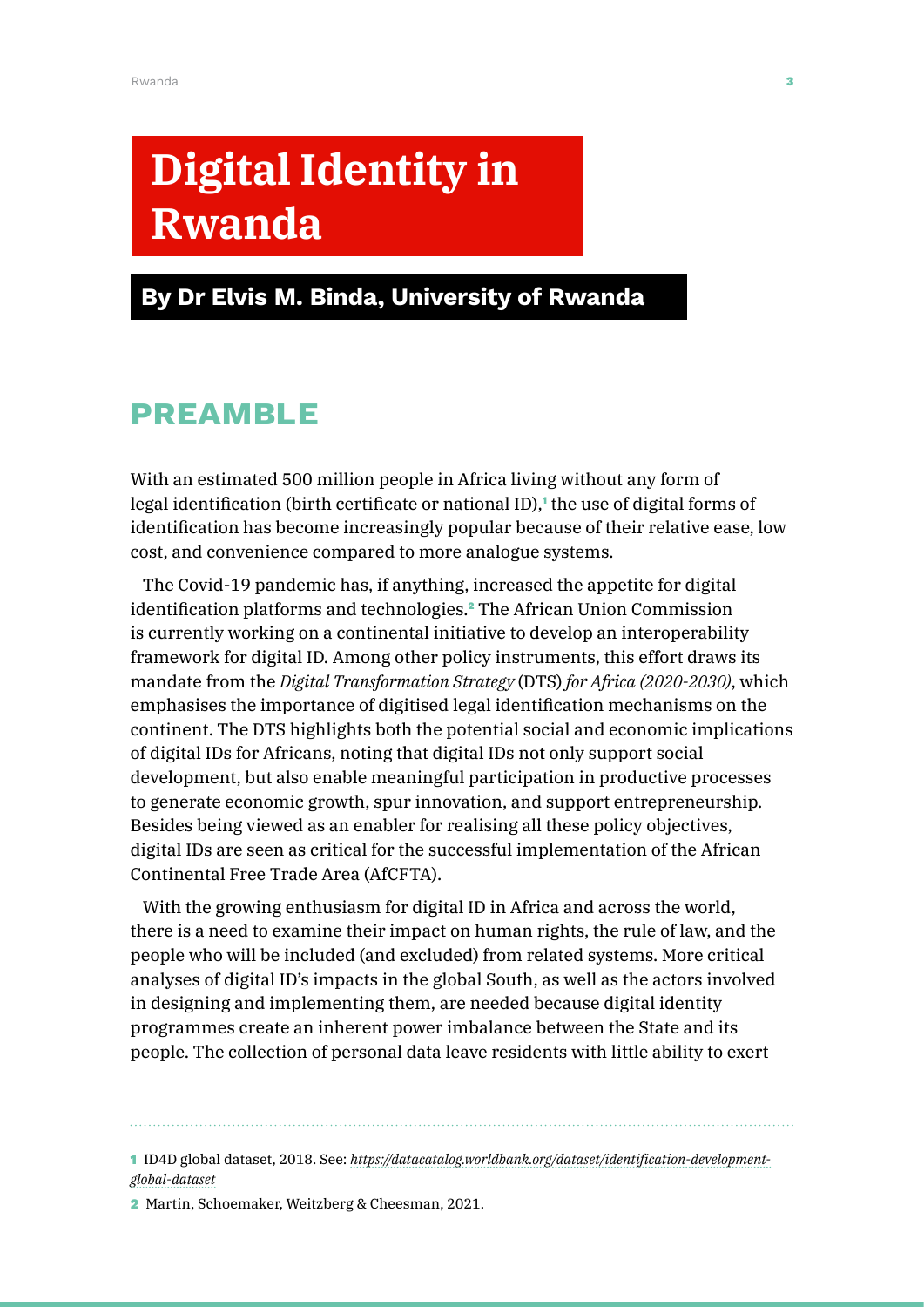agency in its collection, storage and use, particularly when their right to privacy is not safeguarded or their personal data protected. And while increasing access to legal identification might appear to be a positive development for countries, this is not unequivocally the case.

In addition to the very real challenges of living without legal identification – whether digitised or analogue – those who *do* have digital do have digital identity may face other challenges. Experiences depend on (historical) context,<sup>3</sup> with some digital identities being developed in an attempt to segregate or even coerce people, while others are designed under the guise of national security concerns. Some countries have IDs that are no longer fit for purpose in a digital age,<sup>4</sup> while digitisation can also introduce novel harms. These include not only the direct risks associated with the collection and storage of personal data but arguably greater harms of exclusion or discrimination. Unless active measures are taken to counter such harms far from improving lives and potentially livelihoods, the introduction of digital ID systems could exacerbate inequality when analogue options are discarded – especially in African contexts with low connectivity levels.

On the other hand, digital identity systems, like all ICTs, are actively designed and shaped and therefore not inevitably detrimental from a developmental, human rights, and/or inclusion perspective.<sup>5</sup> If digital identities are conceived and designed with human rights, developmental goals, sustainability, and safety at the forefront, they might have a more transformative impact for the continent.<sup>6</sup> Critically examining the design, development, and implementation of these evolving systems remains crucial therefore, along with whether policymakers are doing enough (from a governance perspective) to ensure the positive outcomes of engagement with these socio-digital systems, while mitigating the risks that accompany many digital identities on the continent.

# **The Project**

With this background in mind, Research ICT Africa (RIA) and the Centre for Internet and Society (CIS) partnered in 2020 and 2021 to investigate, map and report on aspects related to the state of digital identity in ten countries in Africa. The project looked at local (and digitised, in full or partially) foundational ID

- 4 African Union Commission, 2021.
- 5 e.g., Lievrouw, 2014; Parikka, 2012; Freedman, 2002; Wacjman, 2000; Williams, 1985.
- 6 c.f., Weitzberg, Cheesman, Martin, & Schoemaker, 2021.

<sup>3</sup> Breckenridge, 2014.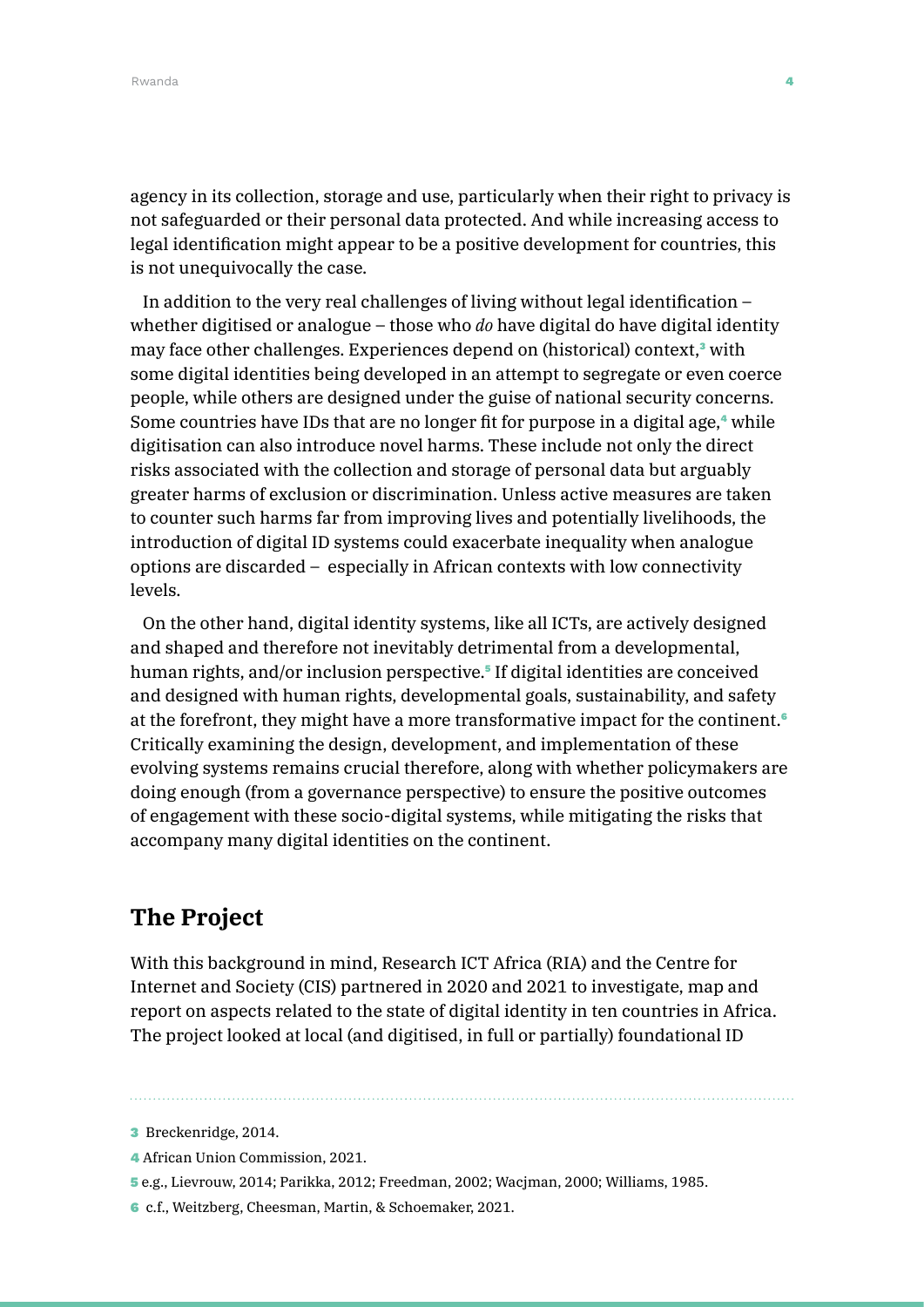systems in Ghana, Kenya, Lesotho, Mozambique, Nigeria, Rwanda, South Africa, Tanzania, Uganda, and Zimbabwe.

The research took place within parameters set by an Evaluation Framework for Digital Identities<sup> $\tau$ </sup> (the 'Framework'), which was developed by CIS with the purpose of assessing the alignment of digital identity systems for compliance with international rights and data protection norms. (CIS initially developed the Framework with a view of using it to assess India's Aadhar system, but the Framework has since been used in other contexts too.)<sup>8</sup> By using this Framework, the ten country partners evaluated certain aspects of the existing governance and implementation mechanisms of digital identity in their respective and unique contexts.

The Framework introduces a series of questions against which digital identity may be tested, aiming to address the various rights and freedoms that are potentially impacted by the state use of a biometric digital identity program. More detail about the Framework can be found in Annex II.

This report on the Rwanda case is one of the ten country case studies RIA and CIS commissioned in this project, and was researched and written by Dr Elvis M. Binda, University of Rwanda. Besides being an independent case study, the findings from this report were also used to inform a comparative report put together by the RIA and CIS teams to analyse the similarities, differences, and other aspects across the ten case studies – including key recommendations for policymakers, researchers, civil society actors, and other stakeholders.

An important limitation of the research is that the country case studies were conducted using the analytical lenses provided by the Framework, partly with the aim of assessing whether the Framework is relevant in African contexts, and might therefore not cover all aspects pertaining to digital identity in the context concerned. We elaborate on this limitation – which we feel significant in the contextually rich and diverse African context – in the comparative report.

#### PREAMBLE REFERENCES

African Union Commission (2021). *Draft AU Interoperability Framework for Digital ID* (August, 2021). [not published.]

Breckenridge, K. (2014). *Biometric State: The Global Politics of Identification and Surveillance in South Africa, 1850 to the Present*. Cambridge: Cambridge University

<sup>7</sup> *<https://digitalid.design/evaluation-framework-02.html>*

<sup>8</sup> *<https://digitalid.design/evaluation-framework-case-studies/estonia.html>*, *[https://digitalid.design/evaluation](https://digitalid.design/evaluation-framework-case-studies/kenya.html)[framework-case-studies/kenya.html](https://digitalid.design/evaluation-framework-case-studies/kenya.html)*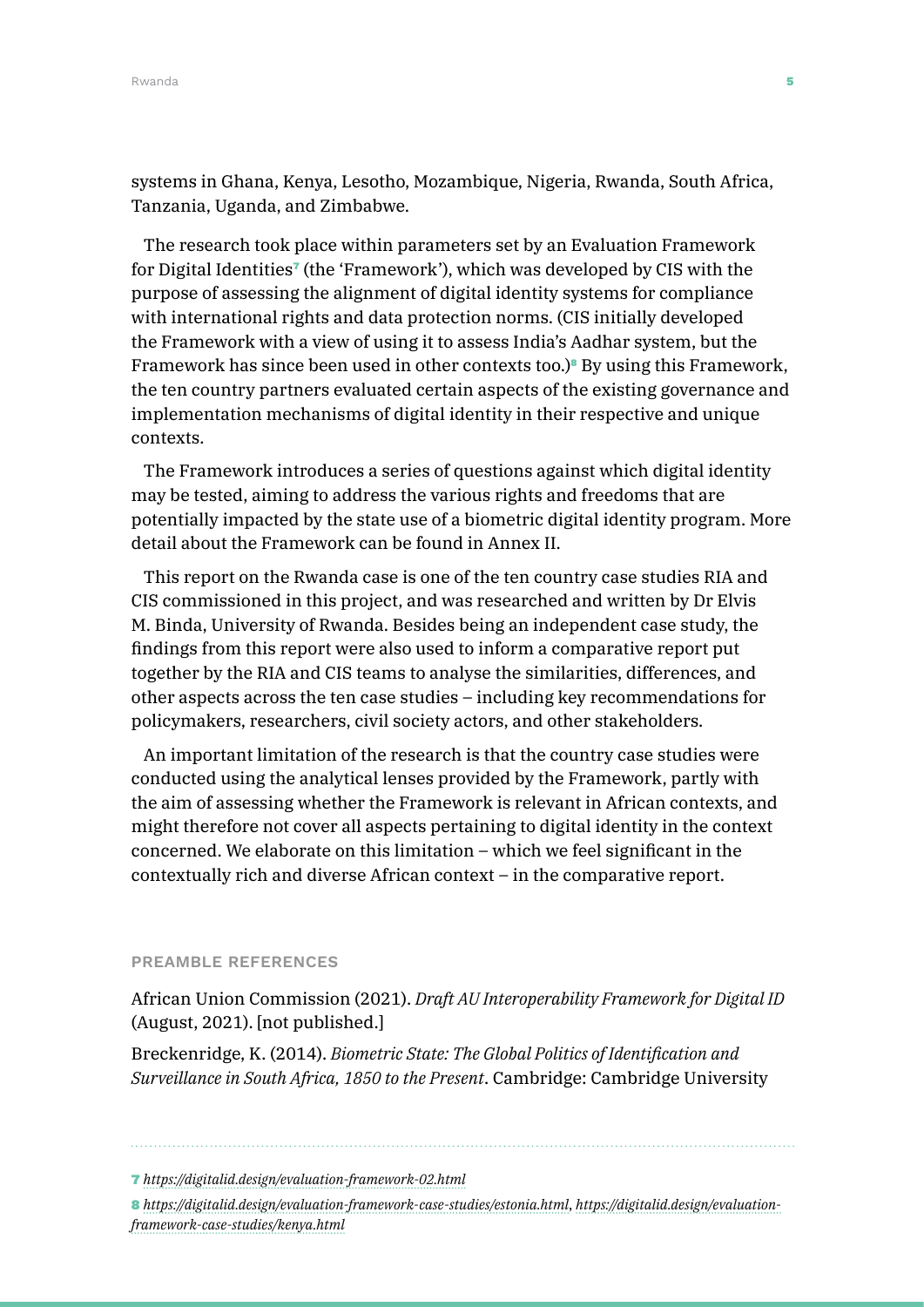### Press.

Freedman, D. (2002) *A 'Technological Idiot'? Raymond Williams and Communications Technology, Information, Communication & Society*, vol. 5(3): 425-442.

Lievrouw, L.A. (2014) "*Materiality and media in communication and technology studies: An unfinished project*." In: Gillespie, T., Boczkowski, P.J., Foot, K.A. (Eds.) (2014) Media technologies: Essays on communication, materiality and society. London: MIT Press.

Martin, A.; Schoemaker, E.; Weitzberg, K. & Cheesman, M. (2021) *Researching digital identity in time of crisis (workshop report).* London: The Alan Turing Institute. Available at: [https://www.turing.ac.uk/sites/default/files/2021-08/3c\\_workshop\\_](https://www.turing.ac.uk/sites/default/files/2021-08/3c_workshop_reporttimes_of_crisis_.pdf) [reporttimes\\_of\\_crisis\\_.pdf](https://www.turing.ac.uk/sites/default/files/2021-08/3c_workshop_reporttimes_of_crisis_.pdf)

Parikka, J. (2012) *New Materialism as Media Theory: Medianatures and Dirty Matter, Communication and Critical/Cultural Studies, vol. 9*(1): 95-100.

Weitzberg, K.; Cheesman, M.; Martin, A. & Schoemaker, E. (2021) *Between surveillance and recognition: Rethinking digital identity in aid. Big Data & Society*, January-June: 1-7.

Williams, R. (1985) *Towards 2000*. Harmondsworth: Penguin.

### ACKNOWLEDGEMENTS

This report was made possible by the support received from Omidyar Network. The Evaluation Framework referenced in this report was developed by the Centre for Internet and Society. The case study was conducted by Dr Elvis M. Binda with the support of Research ICT Africa (Anri van der Spuy and Naila Govan-Vassen) and the Centre for Internet and Society (Shruti Trikanad, Vrinda Bhandari and Yesha Tshering Paul). The RIA and CIS teams do not necessarily agree with the views expressed in this country case study. The authors thank the people who made their time and expertise available to contribute to and review this report.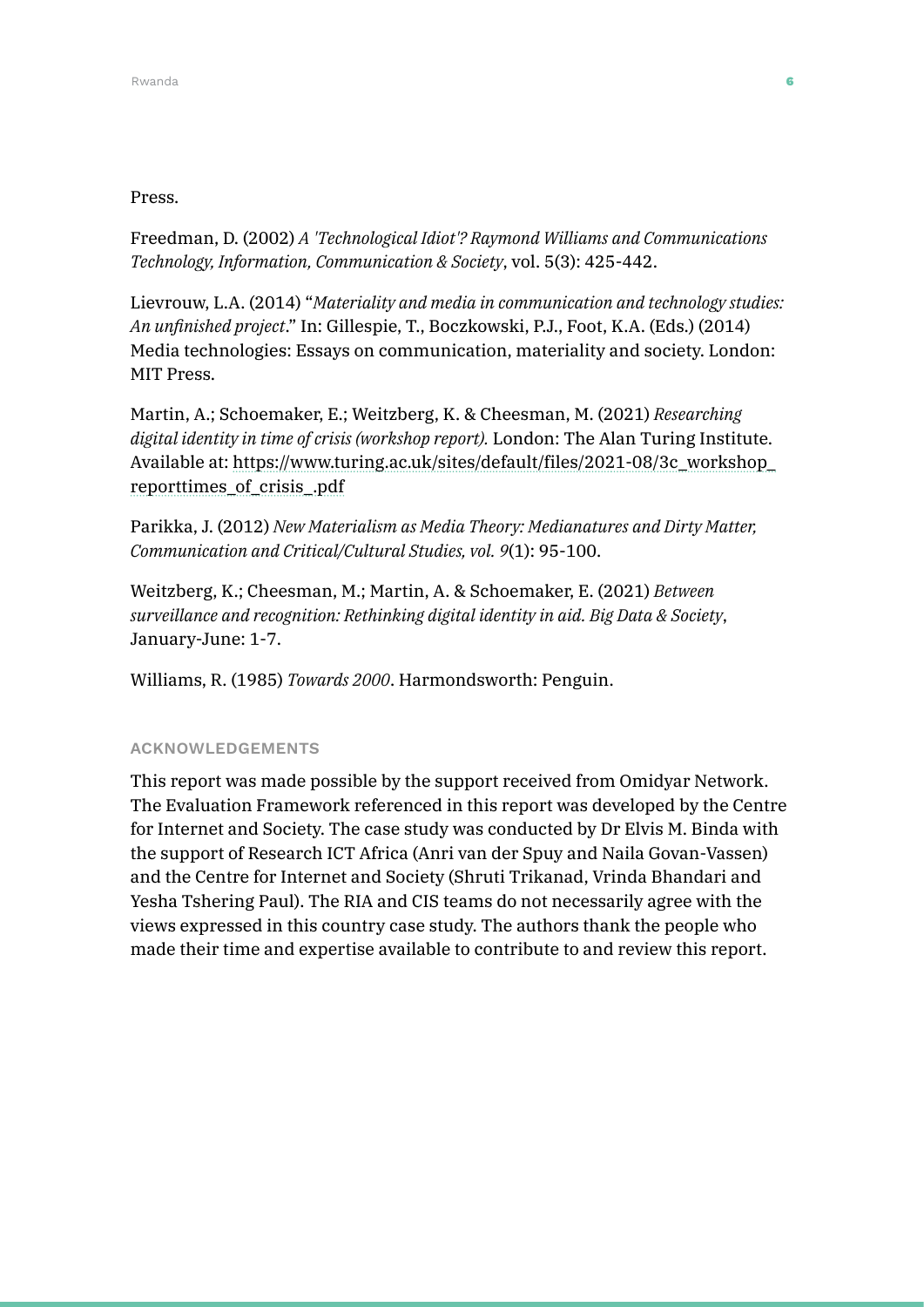# ABSTRACT

Rwanda started developing its modern ID system in the late 2000s with the enactment of the law governing the registration of the population and issuance of the national ID card in 2008. This law introduced two types of ID cards. The first and the most used is a plastic ID card bearing a 2D barcode on its back. The second is an integrated smart ID card with a chip. They both have a 16-digit unique number, which is currently used as a unique identifier number.

While the Rwandan ID system is commendable because it satisfies the daily identification needs in the physical world today, the national ID identification number is becoming more popularly used as a key to access services and to effect transactions electronically. However, the extent to which this development is backed by an effective legal framework has not received much attention. This research report uses CIS' Evaluation Framework to evaluate the extent to which the Rwandan digital ID system complies with international standards in the protection of the rights of data subjects.

It appears that, despite the tremendous functional development of the Rwandan ID system, the legal and institutional frameworks in support of the use of digital ID in Rwanda seem to be weak. A recommendation is made to adopt specific legislation on the use of digital IDs in addition to the recent promulgation of the law on data protection and privacy to strengthen the existing framework.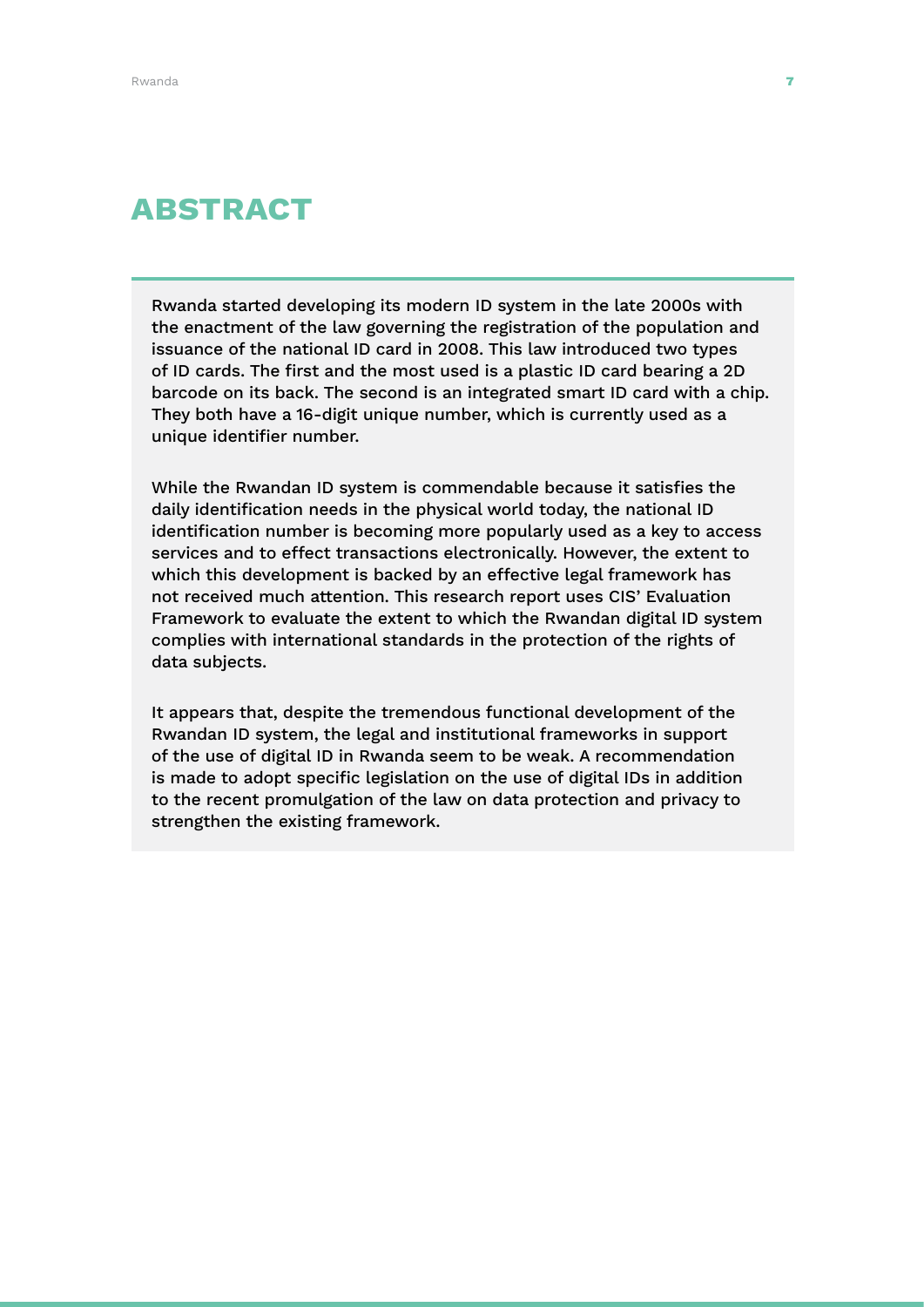### ACRONYMS AND ABBREVIATIONS

| <b>BOD</b>   | <b>Board of Directors</b>                    |
|--------------|----------------------------------------------|
| <b>CIS</b>   | Centre for Internet and Society              |
| ID4D         | <b>Identification for Development</b>        |
| <b>IECMS</b> | Integrated Electronic Case Management System |
| <b>KYC</b>   | Know Your Customer                           |
| MoU          | Memorandum of Understanding                  |
| <b>NID</b>   | National ID Card Database                    |
| <b>NIDA</b>  | National Identification Agency               |
| <b>NIN</b>   | National Identity Number                     |
| No.          | Number                                       |
| <b>NPR</b>   | <b>National Population Registry</b>          |
| OG           | Official Gazette                             |
| <b>RIA</b>   | Research ICT Africa                          |
| USD          | American Dollar                              |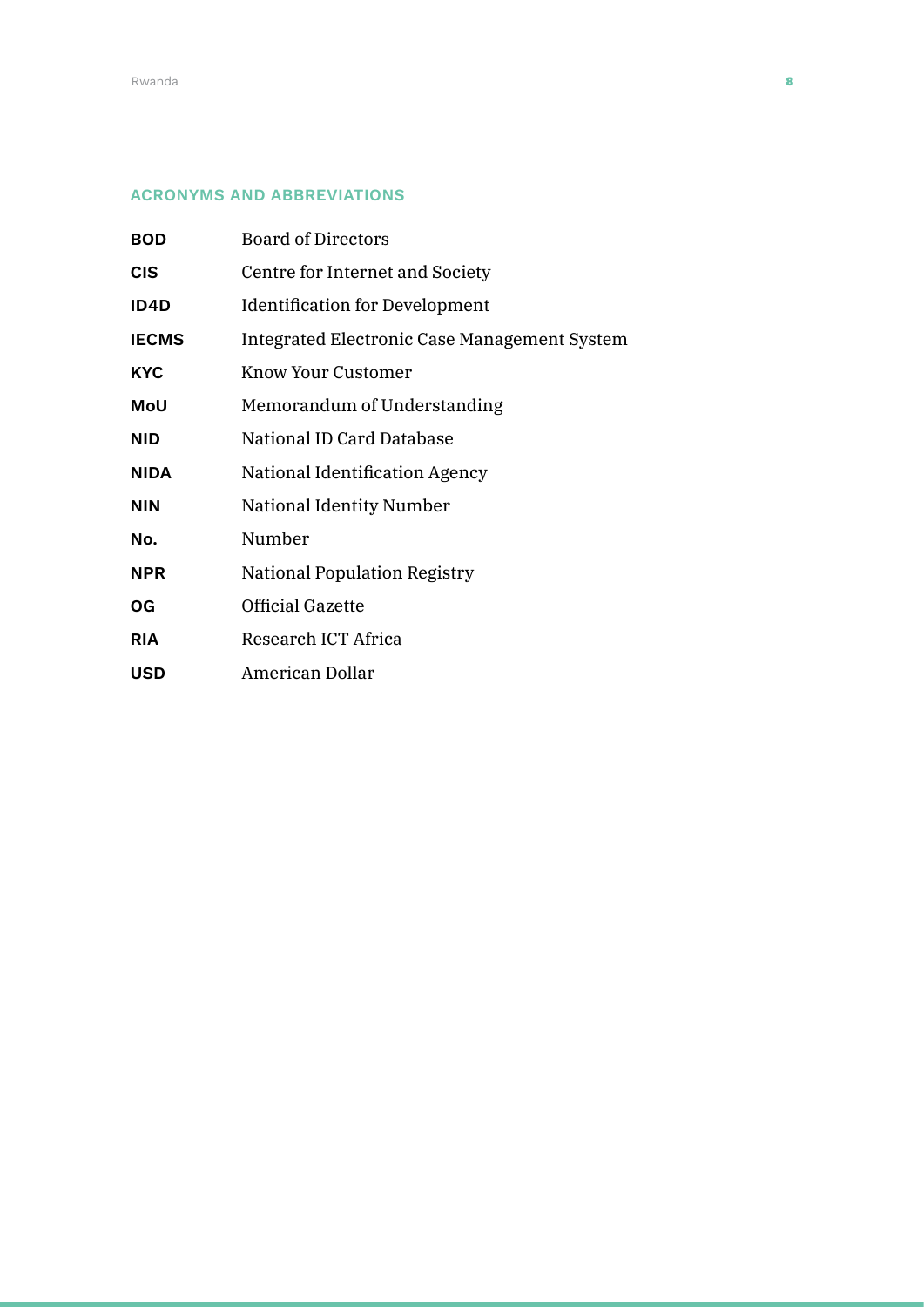# **CONTENTS**

| Abstract material and a series of the series of the series of the series of the series of the series of the series of the series of the series of the series of the series of the series of the series of the series of the se      | 7  |
|-------------------------------------------------------------------------------------------------------------------------------------------------------------------------------------------------------------------------------------|----|
| Acronyms and Abbreviations <b>Executive Services</b> Acronyms and Abbreviations                                                                                                                                                     |    |
|                                                                                                                                                                                                                                     | 9  |
| 1. Introduction <b>contracts</b> and the contract of the contract of the contract of the contract of the contract of the contract of the contract of the contract of the contract of the contract of the contract of the contract o |    |
|                                                                                                                                                                                                                                     |    |
|                                                                                                                                                                                                                                     | 12 |
|                                                                                                                                                                                                                                     | 13 |
|                                                                                                                                                                                                                                     | 13 |
|                                                                                                                                                                                                                                     | 18 |
|                                                                                                                                                                                                                                     | 19 |
|                                                                                                                                                                                                                                     | 20 |
|                                                                                                                                                                                                                                     |    |
|                                                                                                                                                                                                                                     | 21 |
|                                                                                                                                                                                                                                     | 22 |
|                                                                                                                                                                                                                                     | 23 |
|                                                                                                                                                                                                                                     | 23 |
|                                                                                                                                                                                                                                     | 25 |
|                                                                                                                                                                                                                                     |    |
|                                                                                                                                                                                                                                     | 27 |
|                                                                                                                                                                                                                                     | 29 |
|                                                                                                                                                                                                                                     | 29 |
|                                                                                                                                                                                                                                     | 29 |
|                                                                                                                                                                                                                                     |    |
|                                                                                                                                                                                                                                     |    |
|                                                                                                                                                                                                                                     |    |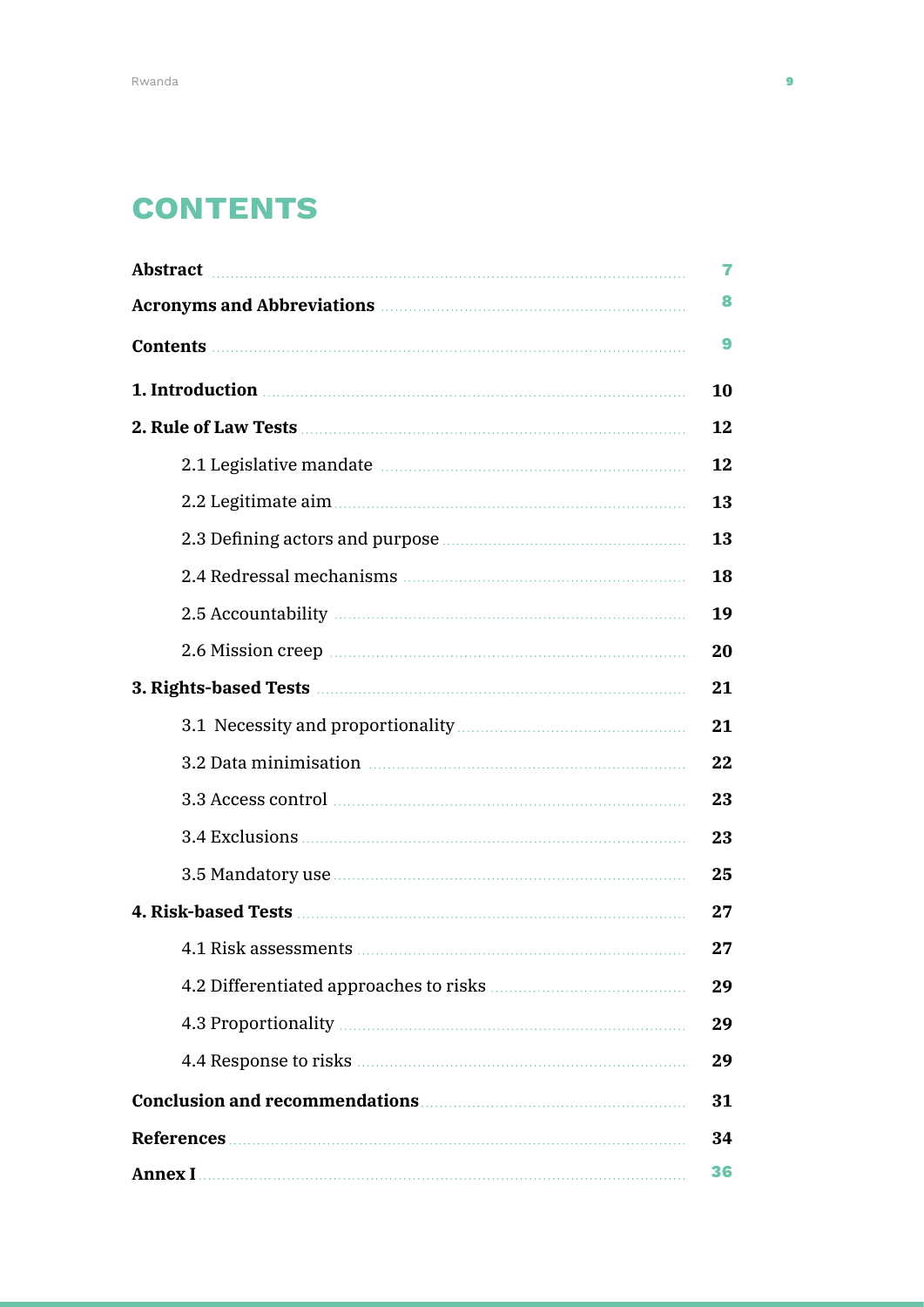# INTRODUCTION

Rwanda is a small, landlocked country in Africa's Great Lakes region. With a population of about 12 million people, it is among the most densely populated countries in Africa. To identify its population and aliens living on its territory, the Government of Rwanda has built a robust ID system consisting of the National Population Register (NPR) and the National ID card database (NID). This system, which was developed in 2007, serves as a foundational system intended to support all of the identification needs of the country. The NPR contains identity data of almost all Rwandans, resident foreigners and refugees, including children. By contrast, the NID only contains data of Rwandans, foreigners and refugees aged at least 16 years old.

Data collected through the NID are attested with the issuance of an ID card that has a unique National Identity Number (NIN) printed on the front of the card. This 16-digit NIN becomes an identifier of an individual for their entire lifetime. It is increasingly being used as the digital ID of Rwandans to obtain services provided by various public institutions through *Irembo*, the e-government portal. Even though some public services are exclusively accessible through *Irembo*, and the use of online services remains the only way to access judicial services through the Integrated Electronic Case Management System (IECMS), Internet penetration in Rwanda is still low. A RIA-conducted survey revealed that less than 10% of Rwandans have access to the Internet.9 The ID also bears a 2D barcode on the back, containing biometric and biographic data. At a point of service, the barcode can be read using a terminal or a hand-held device to confirm the identity of the holder. The use of this feature does not yet appear to be very common, however.

The compulsory use of NIN as digital ID to access increasingly more public services online, coupled with the connection of public and private actors to the NID database, calls for a thorough analysis of the status of digital ID in Rwanda against internationally recognised standards to acknowledge good practices and to make constructive recommendations to improve the ID landscape of Rwanda. It must be borne in mind that this report was completed before the entry into

9 RIA, April 2019, p. 17. This must be contrasted by another source that claims that in January 2021, Internet penetration in Rwanda stood at 31.4%. S. Kemp, '*Digital 2021: Rwanda*' available at *[https://](https://datareportal.com/reports/digital-2021-rwanda) [datareportal.com/reports/digital-2021-rwanda](https://datareportal.com/reports/digital-2021-rwanda)* (accessed 20 June 2021).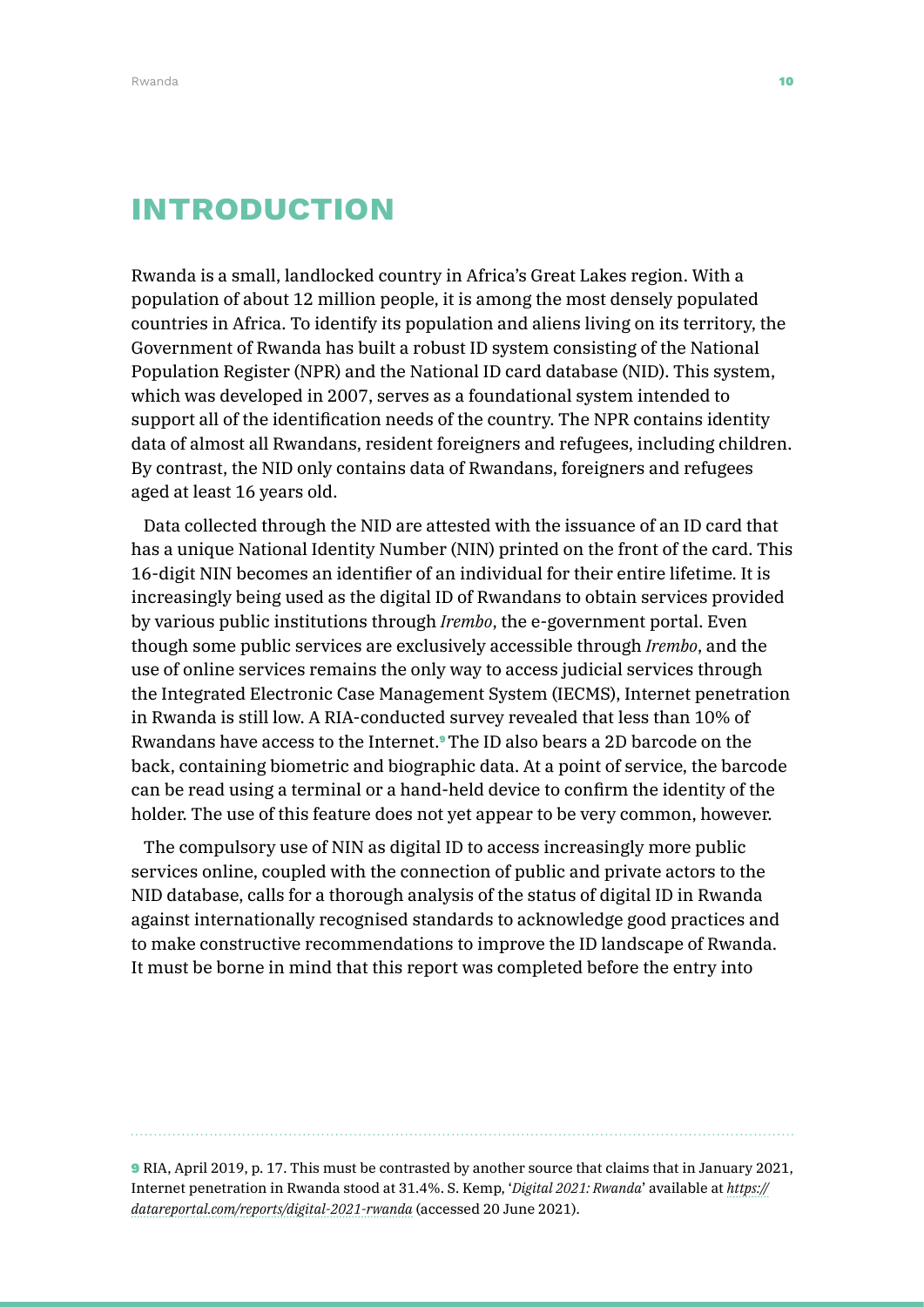force of the law relating to data protection and privacy.<sup>10</sup> Therefore, it does not unfortunately reflect this interesting development.

# **Analysis of Rwanda's Digital ID system**

This report provides an assessment of Rwanda's digital ID systems (Digital ID) using the CIS Evaluation Framework for Digital Identity.

The Framework provides benchmarks to evaluate the governance of Digital ID across countries and helps determine whether a given use of Digital ID is appropriate. The evaluation is done against three types of checks. The first is Rule of Law tests that address a set of questions to ensure that a rule of law framework exists to govern the use of Digital ID. The second is Rights-based tests that look into the adherence of the use of Digital ID to basic principles of the right to privacy and inclusiveness. The third is Risk-based tests that assess how the legal and institutional framework s protect individuals against perceived or existing risks and harms related to the use of a digital ID.

10 The Law No. 058/2021 of 13/10/2021 relating to the protection of personal data and privacy entered into force on 15 October 2021 and can be accessed via the link *[https://www.minijust.gov.rw/](https://www.minijust.gov.rw/fileadmin/user_upload/Minijust/Publications/Official_Gazette/2021_Offici) [fileadmin/user\\_upload/Minijust/Publications/Official\\_Gazette/2021\\_Official\\_Gazettes/October/OG\\_Special\\_](https://www.minijust.gov.rw/fileadmin/user_upload/Minijust/Publications/Official_Gazette/2021_Offici) [of\\_15.10.2021\\_Amakuru\\_bwite.pdf \(last visited 20 October 2021\).](https://www.minijust.gov.rw/fileadmin/user_upload/Minijust/Publications/Official_Gazette/2021_Offici)*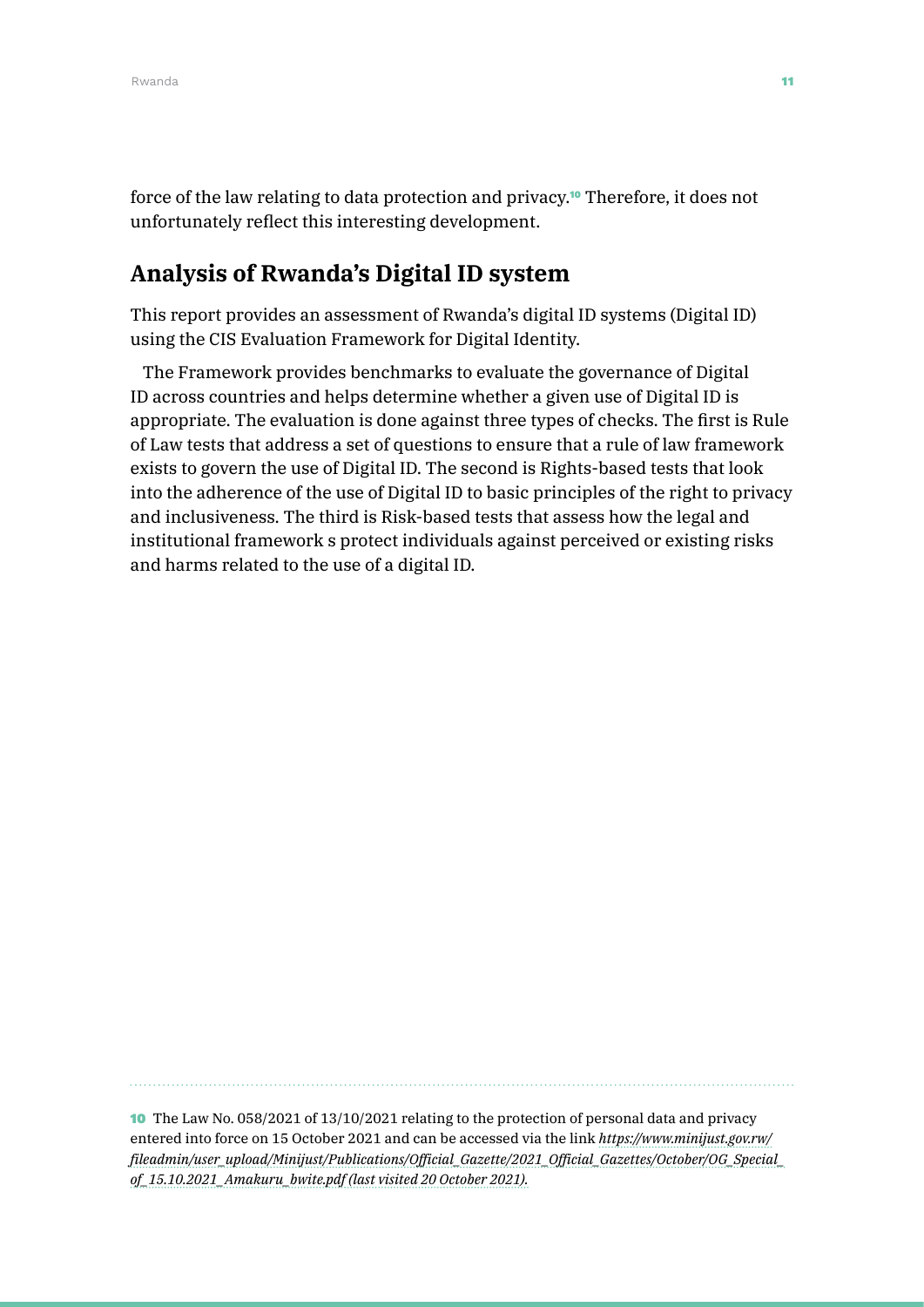# RULE OF LAW TESTS

#### 2.1 LEGISLATIVE MANDATE

### **Is the project backed by a validly enacted law?**

The project of establishing the Rwandan national ID is supported by Law No. 14/2008 of 04/6/2008, which governs the registration of the population and issuance of the national identity card, and was amended in 2018. Ministerial Order No. 02/07.01, which determines the specifications of the national ID card for Rwandans, as well as related fees, was passed on 4 September 2013.

# **Quality, clarity and precision of law**

Despite the existence of these laws, the practical application of digital ID seems to extend beyond these legislative instruments and the project is thus not fully backed by a validly enacted law. The existing legal texts are not very detailed and do not provide enough information about some crucial aspects related to the use of the national ID. For instance, the existing legal provisions do not mention different types of ID cards to be issued, neither do they regulate the potential of NIN to be used as an online identifier.<sup>11</sup> Yet it is increasingly clear that the NIN is meant to be a single online identity, which could prove to be a challenge on a number of fronts.

In fact, through the *Irembo* platform (the e-government portal used by Rwanda's government), it is easy to gain access to personal information (such as full names, marital status, date of birth, place of birth, name of spouse, etc.) of any person when you type in their NIN. No password is required to have such access. For an ordinary citizen, the display of all this information after merely typing in an NIN can be disconcerting, as they can wonder how much information the government or anyone with access to their NIN could gain about them. The fact that the law is silent about the collection, storage and use of personally identifiable information through the national ID database, coupled with its accessibility by various public and private service providers, threatens the right to privacy of Rwandans.

11 The analysis of the Rwandan ID legal landscape suggests a discrepancy between the legal provisions and the actual practice. Apart from regulating the issuance of the ID card, there seems to be a big vacuum regarding legal provisions governing current and potential future uses of the NIN online. Also, Irembo as a platform and all facilities it provides do not fall under specific legal provisions, notwithstanding the importance of services people get through it and the risks associated with the online use of one's ID details.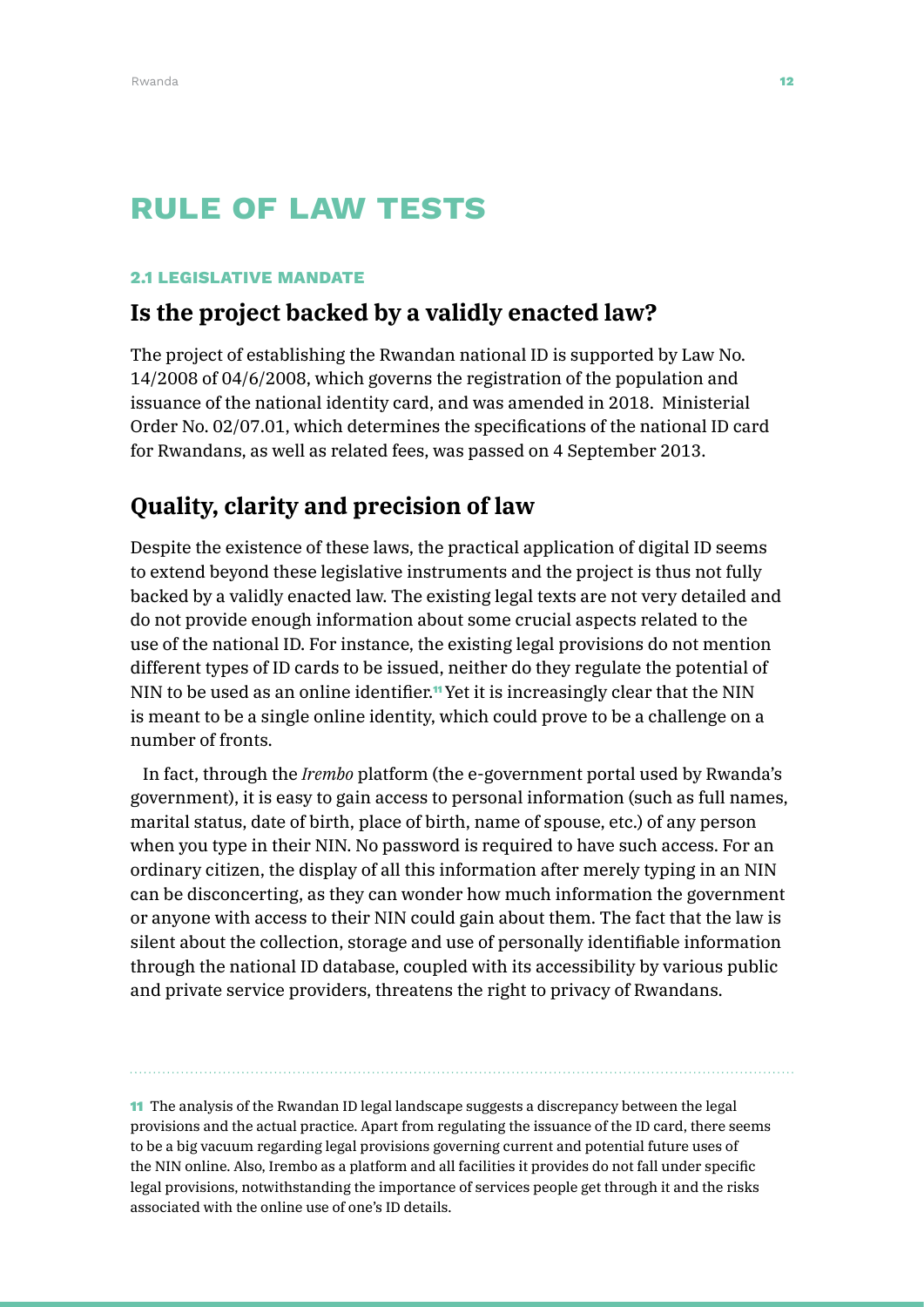Digital aspects of the Rwandan ID are not regulated by the law. The law that provides for the issuance of national ID in Rwanda, remains silent about the role of the NIN for online use and the amount of information linked to one's NIN stored on the national ID database.

### 2.2 LEGITIMATE AIM

# **Does the law have a legitimate aim? Does the law clearly define the purposes for which the ID can be used?**

No specific legal provision states the aim of the law, leaving the aim to be deduced from its title, i.e. to regulate the 'registration of the population and issuance of the national identity card'. Article 12 of the Ministerial Order seems a bit clearer as it states that the integrated smart identity card helps "the owner to get various services in public and private sectors". However, this provision applies to the integrated smart identity card, which is more expensive, and it is unclear whether the smart ID card is already available for use by all Rwandans.<sup>12</sup>

Although the law does not clearly state its aim, its title suggests that its enactment aims at a legitimate goal, namely the registration of the population and issuance of the national ID. Nevertheless, other practical uses related to the benefits of the digital ID system – no matter how legitimate they may appear seem not to have been considered at the outset as an aim for the establishment of the Rwanda ID card.

### 2.3 DEFINING ACTORS AND PURPOSE

# **Does the law governing digital ID clearly define all the actors that can use/manage or are connected to the ID database in any way?**

Apart from the public servants involved in the registration of the population and the issuing of the national identity card – such as the Executive Secretary of a sector and representatives of Rwandan missions abroad – the law governing ID does not mention the intervention of other actors in the use or the management of the national ID database.

Instead, Law No. 43/2011 of 31/10/2011 establishes the National Identification Agency (NIDA law) and grants it the mission of population registration, civil

12 J. Atick, '*The Identity Ecosystem of Rwanda: A Case Study of a Performant ID System in an African Development Context*', 2016, p. 22.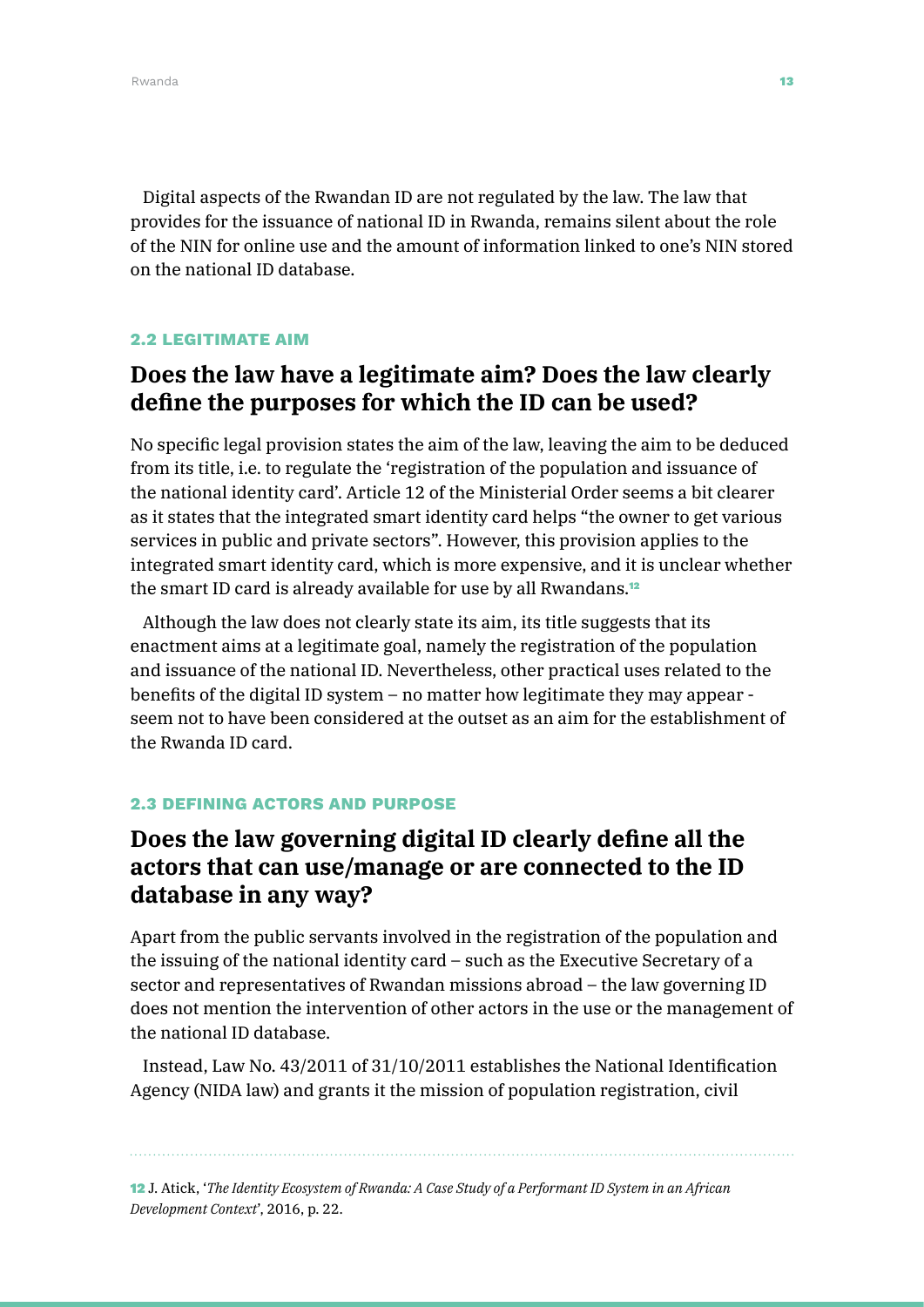registration and issuance of national identity cards.13 There is no reference to a likely implication or connection of private actors or other public agencies with the ID database.

Yet, it has been reported that numerous programmes at as many as 45 institutions use the NIN as a customer identifier.<sup>14</sup> Banks and telecommunications companies reportedly sign Memorandums of Understanding (MoUs) with NIDA to access the national ID database to ensure Know Your Customer (KYC) functionality.15 But because this third-party use is not regulated by the law governing ID in Rwanda, it poses the question of their accountability for the private data they are collecting.

# **Is the use of the ID system by private actors adequately regulated? Are private actors held to the same level of accountability?**

Neither the law governing population identification and issuance of national ID cards nor the law establishing NIDA provide for the use of the National ID system by private actors. As mentioned above, only Article 12 of the Ministerial Order refers to access to private services as one of the ways the integrated smart card could help its owner.

The current state of affairs of the Rwandan digital ID legal framework arguably leaves a vacuum regarding the accountability of both public and private actors who happen to have access to the national ID database. Nevertheless, to fill this gap, NIDA signs MoUs with all institutions and entities before they gain access to the national ID database, in addition to the requirement of observing certain security standards and certification.<sup>16</sup> However, neither the binding force of this kind of MoU nor NIDA's capacity to monitor how these institutions and entities use data availed to them, can be ascertained. The lack of a clear and binding regulatory framework enables the likelihood of sensitive personal information collected for one purpose being used for an entirely unrelated purpose without the knowledge or consent of the data subject.

15 ID4D, p. 29.

16 ID4D, p. 29.

<sup>13</sup> Article 4 NIDA Law.

<sup>14</sup> World Bank Group, ID4D Country Diagnostic: Rwanda, 2016, p. 29. [ID4D] According to the Director General of NIDA, about 45 institutions are directly connected to the national ID database for online authentication.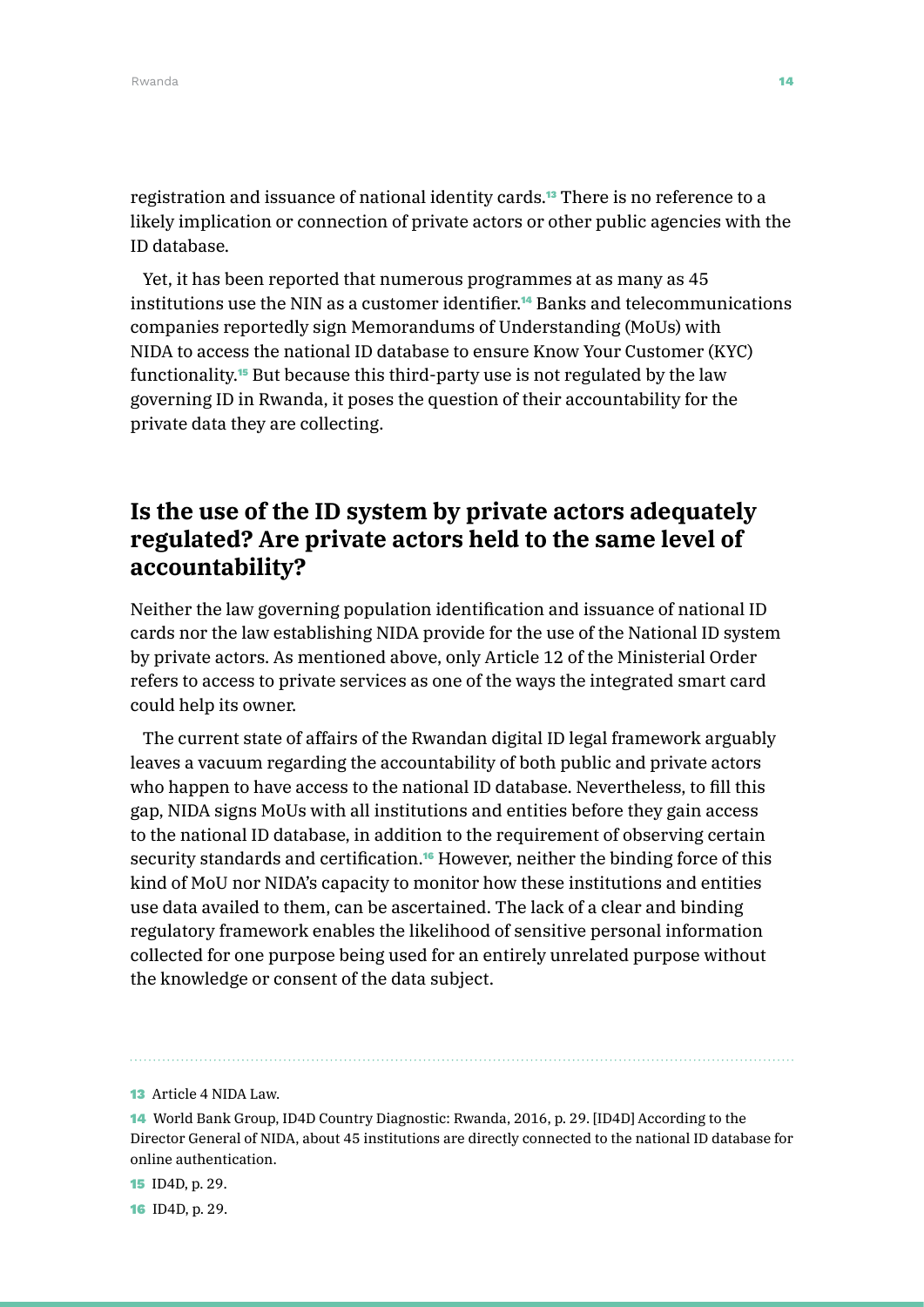## **Does the law clearly define the nature of data that will be collected?**

The law governing population registration and the issuance of national ID does not clearly define the nature of data to be collected by NIDA during registration of the population and the issuance of ID. It seems, rather, to delegate that power to the minister in charge of local government. Indeed, the Ministerial Order determines specifications of the national identity card for Rwandans and the fee structures related to national identification services lists information to be printed on the ID card. They include the holder's names, date of birth, and sex.<sup>17</sup> However, the law does not specify the data that relevant authorities are supposed to collect to make and issue the ID.

In practice, however, any person who applies for an ID card is requested to submit biometric data, such as two fingerprints, a photograph, as well as details such as the names of their parents and place of birth. The collection of the names of parents and place of birth in addition to information displayed on the ID is particularly important in Rwanda, where the use of family names is not common.18 In fact, it is rather common for parents to give their children names that are completely different from their own. In principle, a child is given a name that is usually expressive in its meaning (gratitude, love, wish, strength, etc.) and it must be unique within the family. So, it is generally impossible to deduct any familial relationship based on individual names. As much as siblings will generally have completely different names, it is also common for unrelated people to have the same name or even multiple same names.<sup>19</sup>

While these extra details can help to distinguish between two or more people who have exactly the same names, the fact that each person is issued with a unique NIN may obviate the need of collecting such data. Further, there is no evidence of circumstances where fingerprints are used to authenticate someone in connection with the use of their ID, nor do there appear to be future plans from government to use biometrics for such authentication. The collection of fingerprints for the issuance of an ID appears unnecessary as a result.

Of course, the collection of unnecessary data for the issuance of an ID card is nurtured by the silence of the law. This leads to the accumulation and storage of personal data on the ID database without any actual need to use them. In case of a breach, the collection of unnecessary information exposes the data subject to the risk of identity theft, for instance.<sup>20</sup>

20 J. Darrow & S. Lichtenstein, 'Do You Really Need My Social Security Number – Data Collection Practices in the Digital Age', 10 N.C. J.L. & Tech. 1 (2008), p. 6.

<sup>17</sup> Art. 14(4) Min Order

**<sup>18</sup>** Atick, p. 16.

<sup>19</sup> Atick, p. 17.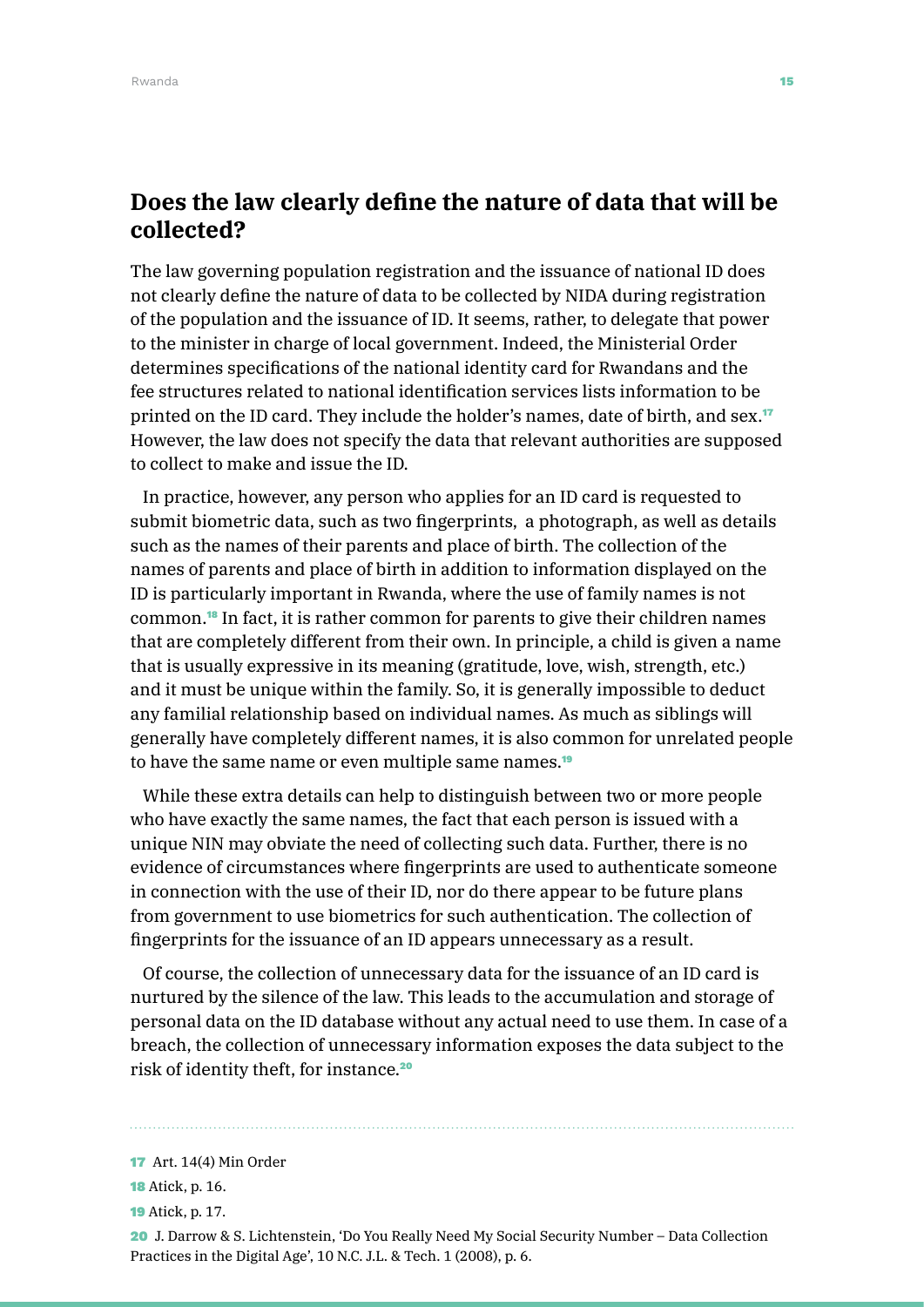## **Does the ID system provide adequate user notification mechanisms?**

After the data subject has registered and submitted all needed information for the issuance of their ID card, they receive no further notification or communication from NIDA about changes or updates to their personal data. The database is still, however, regularly updated. Not only new civil status information such as birth, death, marriage, divorce, adoption, or recognition is added, but other socioeconomic information, such as bank loans, criminal record, etc. can be linked with someone's NIN, depending on the type of actor or entity.<sup>21</sup>

All of this happens in the total ignorance of the data subject, which gives the impression that the national ID database operates as a blackhole. Considering the potential sensitivity of such information and the impact that any breach, mistake, or error may have on the life of the data subject, there is a need for proactive notification whenever an update or alteration is made on the data subject's digital ID profile. This notification should also include the right of rectification and the right of removal, should inaccurate data be appended to their NIN. These rights are currently not granted to data subjects.

# **Do individuals have rights to access, confirmation, correction and opt out?**

Neither the law on population registration and ID card issuance nor the law establishing NIDA provide for the rights of data subjects to access, confirm or correct information, or to opt out. Once they have submitted their data to the national ID database, individuals are not aware of the content kept therein. The only information in their possession is what is printed on the ID card. Because they are not notified of updates or alterations done in the underlying database, technically there is no opportunity for them to confirm any data entered.

However, in general, Article 88 of the Law Governing Persons and Family provides for the right of any interested person to seek the rectification of clerical or material errors as well as material omissions made by civil registrar.<sup>22</sup> By interpretation, the application of this provision can be extended to the national ID.

It is not clear whether foreigners and refugees have any right to opt out from the national ID database either. If they do have such rights, the procedure to do

#### 21 N. Kayser-Bril, 'Identity-management and citizen scoring in Ghana, Rwanda, Tunisia, Uganda, Zimbabwe and China', *Algorithm Watch*, 2019, p. 10.

22 Law No. 32/2016 of 28/08/2016 governing persons and family, OG No. 37 of 12/09/2016.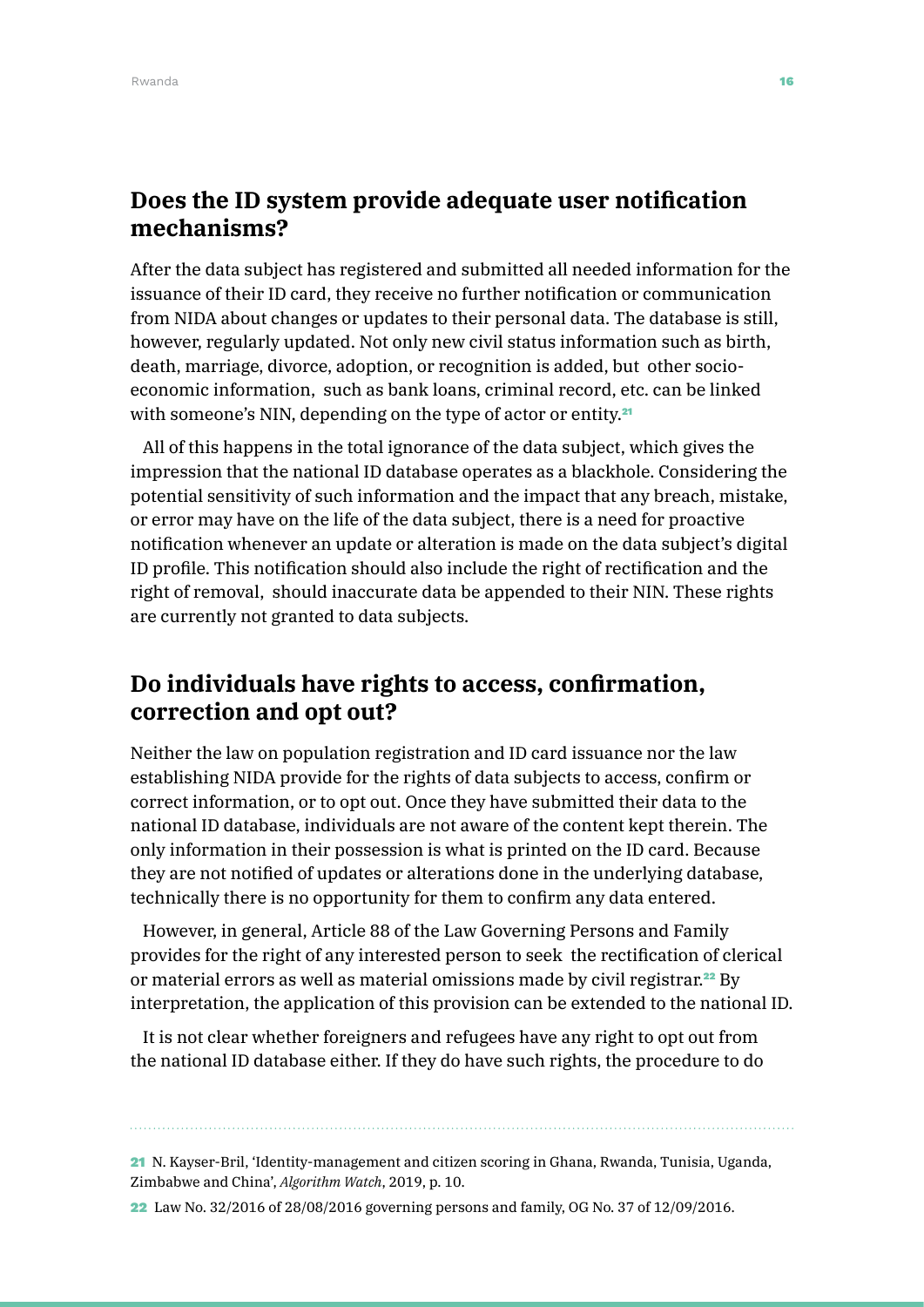so is not regulated and the distinction between data that can be removed when one opts out and data that needs to be kept for security reasons or for further reference is not provided. However, since the possession and carrying of the national identity card is compulsory for every Rwandan aged 16 years and above, it is hard to envisage how they can opt out from the national ID database, which is the online support mechanism of the physical ID card.

Nevertheless, in addition to the general right to information provided by the law governing access to information,<sup>23</sup> the law governing information and communication technologies (ICT Law) provides a list of obligations imposed on the data controller, who is defined as "any person who electronically requests, collects, collates, processes or stores personal information".24 Those obligations can be interpreted as creating rights for the data subject. Among those obligations there is the obligation:<sup>25</sup>

- to obtain written permission specifying the object for data collection, collation, processing and storage;
- not to use electronic means to request, collect, process or store data relating to a subject not authorised by law or requested for being a research topic;
- not to use personal information for any purpose other than the purpose for which it is intended, unless the data subject or the law permits such use;
- to keep a record of the personal information and the specific purpose for which the information was collected;
- to keep secret the personal information disclosed to a third party and the date and reason for the disclosure, as long as the information is used or retained for a period of at least one year; and
- to delete all data which has become obsolete.

As the law on data protection has entered into force, the rights of the data subject will be clearly known and well protected.<sup>26</sup>

<sup>23</sup> Law No. 04/2013 of 08/02/2013 relating to access to information, OG No. 10 of 11/03/2013 [Access to Information Law]

<sup>24</sup> Art. 5 (24o) of the Law No. 24/2016 of 18/06/2016 governing information and communications technologies, OG No. 26 of 27/06/2016 [ICT Law]

<sup>25</sup> Art. 209 of ICT Law.

<sup>26</sup> See below (sect. 3.2) for details.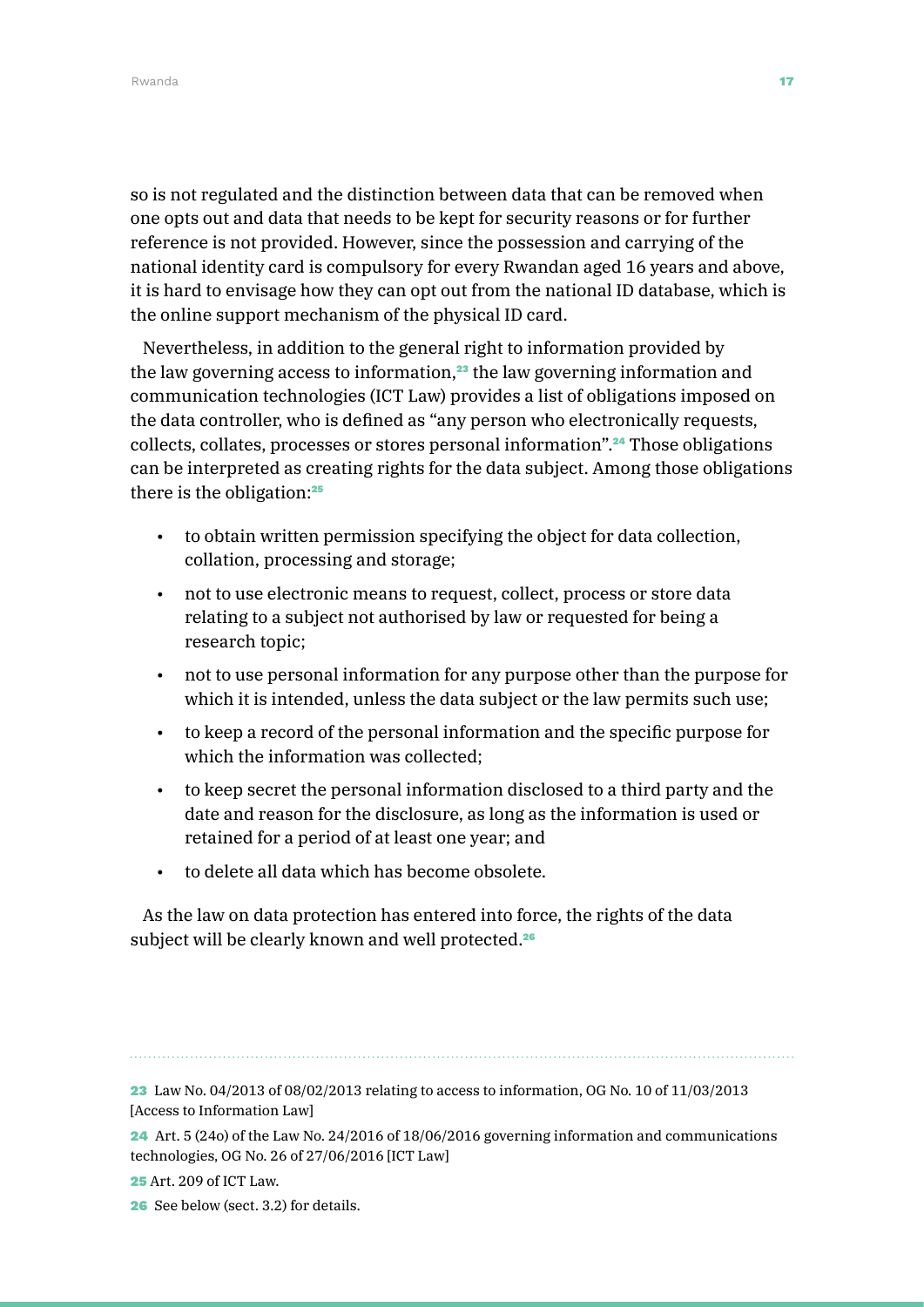#### 2.4 REDRESSAL MECHANISMS

# **Are there adequate civil and criminal redressal mechanisms in place to deal with violations of their rights arising from the use of digital ID?**

The law governing population registration and national ID issuance provides for criminal penalties relating to the use of the national ID card. These penalties concern people who fraudulently deliver, receive or use an ID card.<sup>27</sup> However, the law does not provide for an adequate redress mechanism to handle violations of data subjects' rights when these violations are committed by NIDA or other institutions and entities that have access to the ID database associated with the digital ID. This leaves room for recourse to the general redress mechanisms provided under administrative law. They include an administrative review before NIDA and – if need be – subsequently filing a case before an administrative judge.

Criminal redress can be envisaged in cases where the rights of the digital ID holder are violated in ways prohibited by certain provisions of the law on the prevention and punishment of cybercrimes (Cybercrimes Law).28 For instance, the Cybercrimes Law considers it an offence for any service provider not to exercise due care and skills to prevent the disclosure of computer data made available to a third party.29 This offense is liable to a conviction of up to FRw 3 million (about USD 3 000). Upon conviction of the offender, the victim may be entitled to damages. This may apply to service providers which have access to personal data available on the population database if they do not take the necessary steps to protect the data against third parties. In this case, ordinary criminal procedure will be followed, and all due process principles must be observed.

27 Article 13 National ID Law.

28 Articles 44-50 of the Law No. 60/2018 of 22/08/2018 on the prevention and the punishment of the cybercrimes [Cybercrimes Law] punish offenses committed by service providers. They include disclosure of data made available to third party, provision of access to a computer system and cause them to send electronic content on another person's computer system, refusal to remove or disable access to illegal information stored, non-reporting of cyber threats incident, modification of stored information, illegal search results, and failure to take action on take-down notification.

29 Article 44 Cybercrimes Law.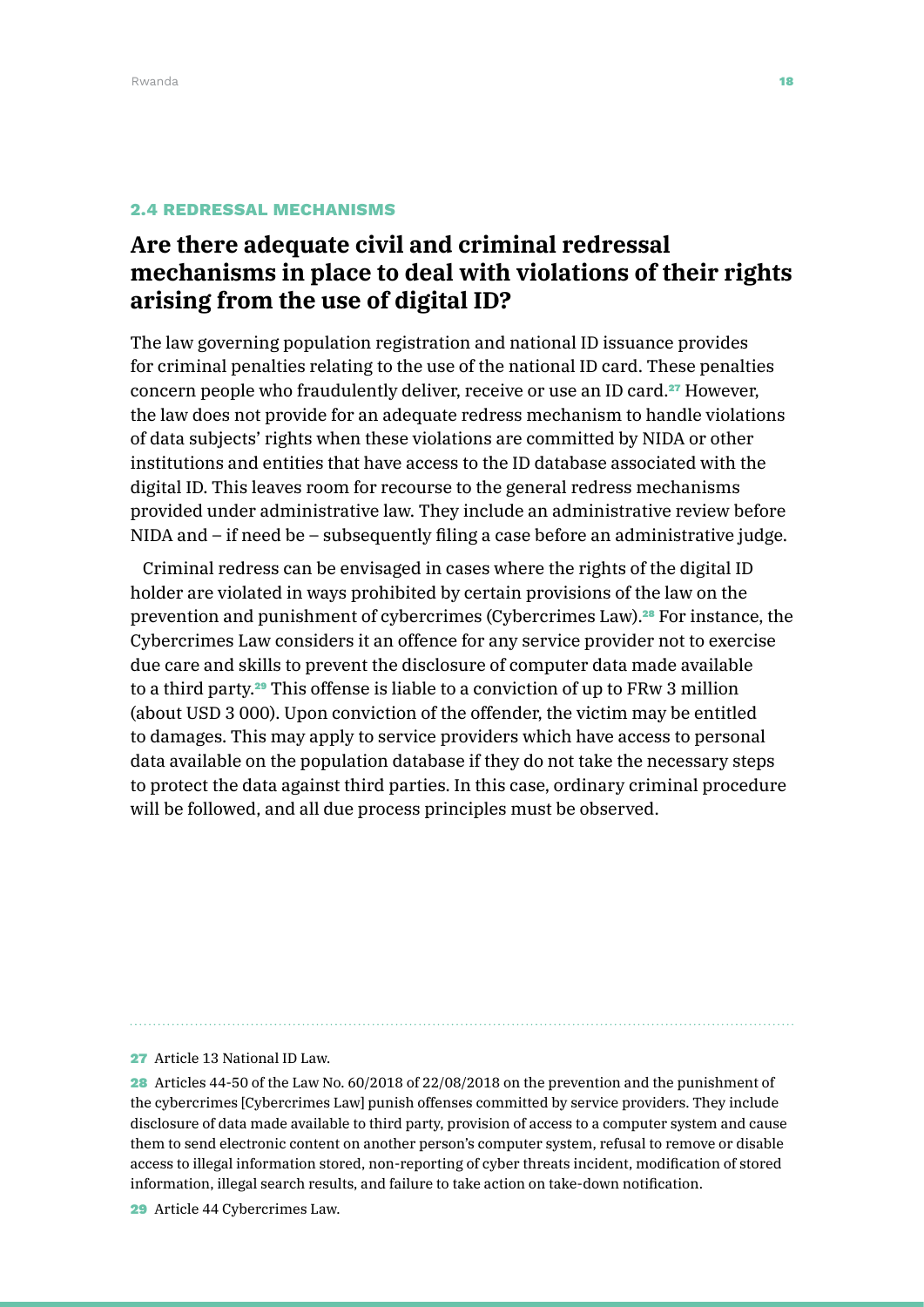### 2.5 ACCOUNTABILITY

# **Is there an independent and adequate regulatory mechanism to ensure accountability of the administrator of the digital ID?**

As mentioned, NIDA is the administrator of the National ID database. According to Article 7 of the law establishing the NIDA and determining its mission, organisation and functioning, NIDA's Board of Directors (BoD) is the governing and decision-making organ of this institution.<sup>30</sup> It is composed of seven members appointed by the President of the Republic for a term of office of three years renewable only once.<sup>31</sup>

The fact that NIDA's BoD members are appointed by the President of the Republic gives them a high profile that allows them to exercise their supervision with a great degree of independence. In addition, no BoD member is allowed to perform any remunerated activity within NIDA, nor are they allowed to bid for tenders of NIDA. While this provision aims at preventing any conflict of interest between NIDA's appointed BoD members and the institution, it also enhances their independence as members of an oversight organ.32 However, the Board does not appear to have the legal responsibility to ensure NIDA's accountability for the management and use of the national ID database. And while NIDA is under the supervision of the Ministry of Local Affairs from an administrative point of view,<sup>33</sup> the Ministry does not appear to have been assigned a clear role in holding NIDA accountable in case of poor management of the national ID database.

The fact that NIDA simultaneously plays the role of both the administrator and the regulator of the national ID database indicates the need for an independent regulatory board that can hold NIDA responsible for any breach in the use or the management of the system.

30 Article 7 NIDA Law.

31 Article 3 of the Prime Minister's Order No 83/03 of 08/10/2012 determining the competence, responsibilities and functioning of the board of directors of national identification agency (NIDA) and the term of office for board members, OG No. 43 of 22/10/2012.

32 Art 9 of the Prime Minister's Order No. 83/03 of 08/10/2012 determining the competence, responsibilities and functioning of the board of directors of the National Identification Agency (NIDA) and the term of office for board members.

33 Annex I to the Prime Minister's Order No. 38/03 of 11/04/2014 determining the organizational structure and summary of job positions of the National Identification Agency (NIDA).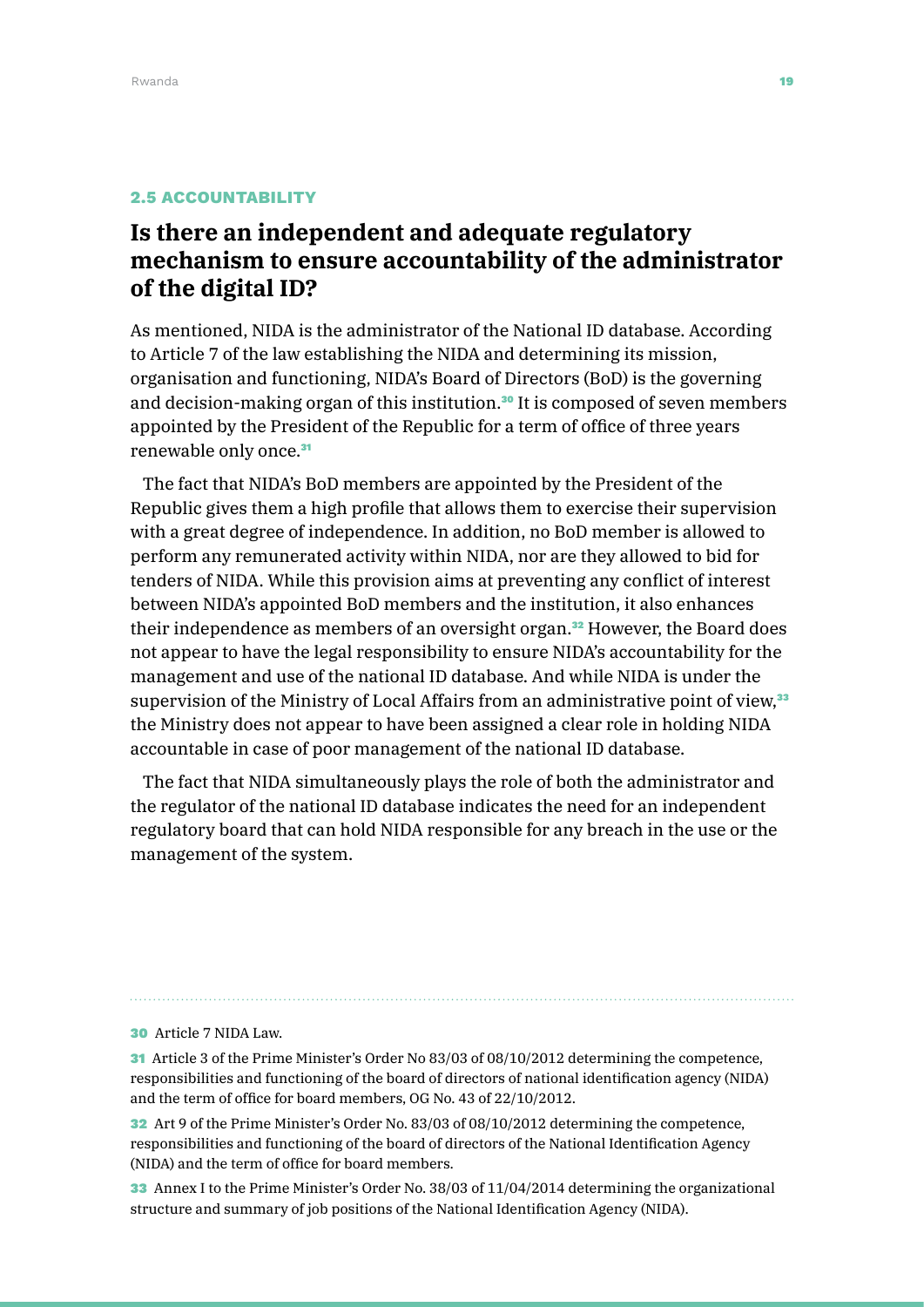### 2.6 MISSION CREEP

# **Does the governing law explicitly specify the proposed purposes of the digital ID?**

The law governing population registration and ID card issuance does not provide the proposed purpose of national ID database and NIN. When the ID system was first developed in 2007, its initial purpose was to register the population and to issue them with a physical card to facilitate identification. It was basically intended to be a paper-based system like civil registration has always been. However, with the development of the online database over time, some other uses have emerged for which the database was not originally intended. The fact that the database is now open and accessible to a certain number of public and private actors, for example, increases the likelihood of mission creep, illegal profiling and irregular surveillance, in addition to criminal activities of fraud and identity theft. This puts the data collected and/or generated through the use of the national ID database at risk of being used for a different purpose from that for which they were primarily collected.

## **If new purposes are identified, are there regulatory procedures in place to determine their legitimacy?**

According to NIDA, the rationale for the Rwanda national ID database is threefold: (i) to computerise the population registry, (ii) to issue secure national ID cards and driving permits for Rwandans, refugees and foreign residents, and (iii) to enhance quick public service delivery by promoting online services through integration.<sup>34</sup>

While none of these purposes are set forth in the law governing population registration and ID issuance, they reflect the current situation. These additional uses that have now become the *de facto* norm have not, however, been developed in accordance with a legitimate legislative process.

For instance, every Rwandan who is sentenced to imprisonment for a crime has their ID card confiscated and kept with NIDA until they have served their full sentence.<sup>35</sup> While this confiscation is not provided for by any legislation, it is used as an extra security layer to ensure that prisoners do not escape because it would be exceedingly difficult for anyone to survive in the country without an ID. Nevertheless, it should be noted that with the NIN, one does not need a printed ID card to have access to certain online services.

34 *[https://www.id4africa.com/2019\\_event/presentations/PS1/5-Josephine-Mukesha-NIDA-Rwanda.pdf](https://www.id4africa.com/2019_event/presentations/PS1/5-Josephine-Mukesha-NIDA-Rwanda.pdf)*, p. 2.[Mukesha]

35 ID4D, p. 26. See also GSMA, 'Digital identity opportunities for women – Insights from Nigeria, Bangladesh, and Rwanda', May 2019, p. 45.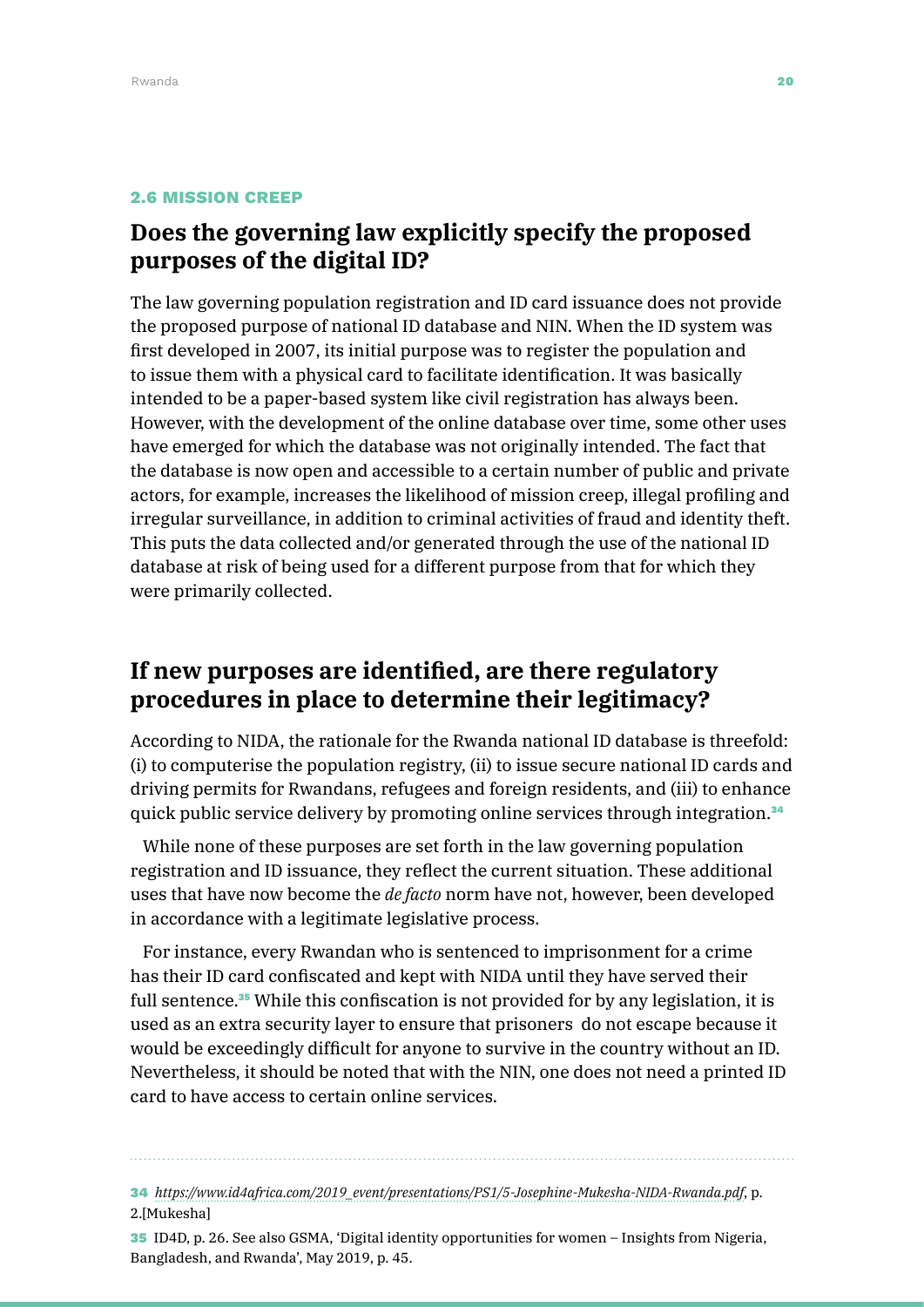# RIGHTS-BASED TESTS

#### 3.1 NECESSITY AND PROPORTIONALITY

# **Are the privacy violations from the use of Digital ID necessary and proportionate to achieve the legitimate aim?**

Both the left and right thumbprints and a photograph of the person are collected during the ID card registration process and stored in the national ID database. These biometric data are associated with and stored alongside other relevant personal information of the ID card seeker, such as their name(s), age, sex, the names of their parents, and name(s) of their spouse where applicable, among other data.

The connection of other institutions and entities to the national ID database and the lack of clear information on what data they share (in terms of what additional information other institutions add to what NIDA already collected during the registration for an ID issuance) increases the likelihood of extra personal data being linked to the NIN of the data subject without the latter's knowledge. This might include any criminal conviction, the nationality of their spouse, etc. For instance, it has been observed that personal data of the *Irembo* platform users are automatically stored on the system, whether they are a registered or a 'guest' user. As soon as the user's NIN or passport number is typed in, all other ID information provided for a previous service is displayed.

While collecting and centralising this kind of information may be useful for government services and may facilitate people's identification for faster delivery of public services, it must be kept in mind that the "mere storage and retention of personal data for unspecified purpose or without regard for informed consent is a violation of the right to privacy".<sup>36</sup> Whether such collected and stored information is used or abused afterwards has no influence on whether a violation of their right to privacy has taken place.

 Under Rwandan law, the right to privacy is not absolute. Article 23 of the Rwandan Constitution states that "the privacy of a person, his or her family, home or correspondence shall not be subjected to interference in a manner inconsistent

36 *Leander v Sweden,* ECHR 4 (1987) para 48*; MK v France,* ECHR 341 (2013*); S & Marper v UK,* ECHR 1581 (2008), para 67 cited in CIS, 'Governing ID: Principles for Evaluation', March 2020 available on *[https://cis-india.org/internet-governance/blog/governing-id-a-framework-for-evaluation-of-digital-identity](https://cis-india.org/internet-governance/blog/governing-id-a-framework-for-evaluation-of-digital-id)* (last access 20 August 2021).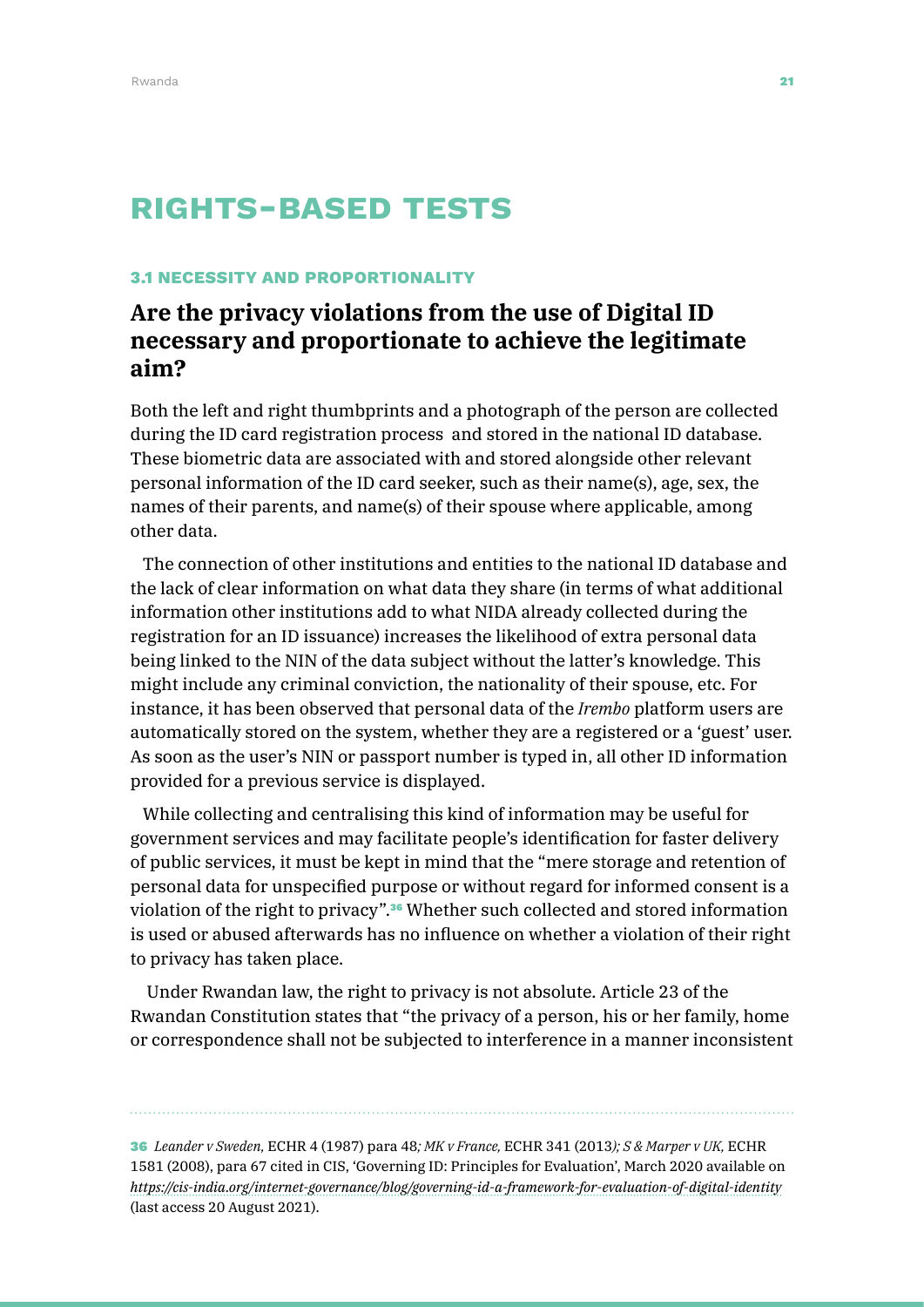with the law".<sup>37</sup> Although this constitutional provision remains too general as to the law it is referring to, it is worth mentioning that the law relating to access to information grants every person the right to access information held by a public organ and by some private bodies. This could be the case of any information associated with an individual's digital ID stored on the national ID database. Yet Article 4(3) of the same law (relating to access to information) protects any information that may involve "interference in the privacy of an individual when it is not of public interest".38 It appears that from this provision's perspective, any violation of the right to privacy must pass the public interest test. In assessing this public interest aim, it is advisable to assess the necessity and the proportionality of any measure that may affect the right to privacy, at the same time. From the above example of automatic storage of digital ID information on the *Irembo* platform, while this is not a legal requirement, it is clear that such storage is not necessary. Since the aim of such collection and storage of information associated with individuals' digital ID is not clearly stated in the law governing ID issuance and population registration and, given that there is no specific law governing the use of digital ID, it is challenging to assess whether it is proportional.

### 3.2 DATA MINIMISATION

## **Are principles of data minimisation followed in the collection, use, and retention of personal data?**

The law governing population registration and ID issuance does not clearly state the amount of information needed when an individual registers to request an ID. It rather lists information that will be printed on the ID card. Although no specific need for fingerprints has been found in the use of the national ID card, individuals are requested to provide their biometrics (both thumbprints and a face photograph) during their identity registration. The law is silent on the need to collect fingerprints, and data collectors do not explain to data subjects the purpose for which fingerprints are collected. It has been reported that fingerprints are collected as a way to avoid the same person being registered twice<sup>39</sup> and as a means to fight fraud. However, given the preliminary background check of individuals conducted from their village to the Sector where they are registered for the issuance of an ID card, the collection of fingerprints to avoid

39 ID4D, p. 25

<sup>37</sup> Constitution of the Republic of Rwanda 2015, OG No. Special of 24/12/2015.

<sup>38</sup> Law No. 04/2013 of 08/02/2013 relating to access to information, OG No. 10 of 11/03/2013.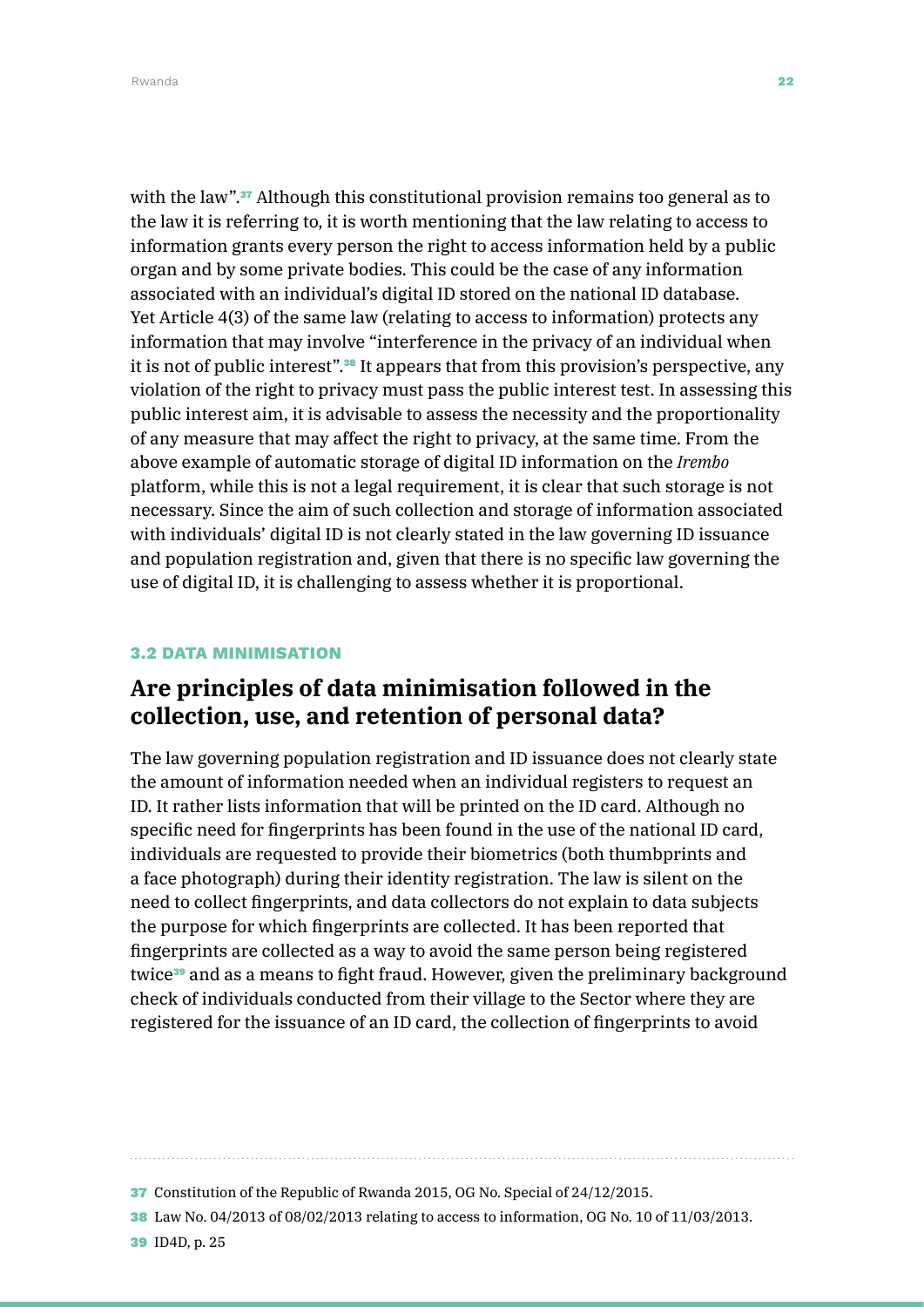#### fraud appears superfluous.<sup>40</sup>

Since registration in the national ID database is compulsory to primarily serve identification purposes, it is unclear whether there is a time limit for the retention of individuals' data by NIDA. Nevertheless, the question relating to how long after someone's death NIDA should keep their personal data in the database remains unanswered.

### 3.3 ACCESS CONTROL

# **Does the law specify access that various private and public actors have to personal data?**

The interpreted purpose of the law governing population registration and ID card issuance does not allow *prima facie* access by various private and public actors to the personal and sensitive data collected and stored on the national ID database. While the Ministerial Order determining specifications of the national identity card for Rwandans and the fee related to national identification services does make a vague reference to getting "various services in public and private sectors" as one of the uses of the integrated smart card,<sup>41</sup> it fails to specify how this should be done. This arguably increases the risk to individuals in relation to the registration of their personal and sensitive information in the national ID database, which is accessible to many public and private institutions without a clear and binding legal framework.

### 3.4 EXCLUSIONS

### **Is the use of digital ID to access services exclusionary?**

The Rwandan ID card is reported to be among the cheapest worldwide, $42$  which should make it very accessible and affordable. A mechanism is also provided to ensure that the most vulnerable members of the community can obtain an ID

40 A WB-backed research confirmed that only less than 0.5% of cases of duplication has been detected within the national ID database during the registration process. The majority involved cases of legitimate errors, and not attempts at defrauding the system. ID4D, p. 25.

<sup>41</sup> Article 12 of the Ministerial Order No. 02/07.01 of 04/09/2013 determining specifications of national identifications of the national identity card for Rwandans and the fee related to national identification services, OG No. Special of 13/09/2013.

<sup>42</sup> It costs about USD 0.5 (FRw 500) to obtain an ID card. See Atick, p. 22.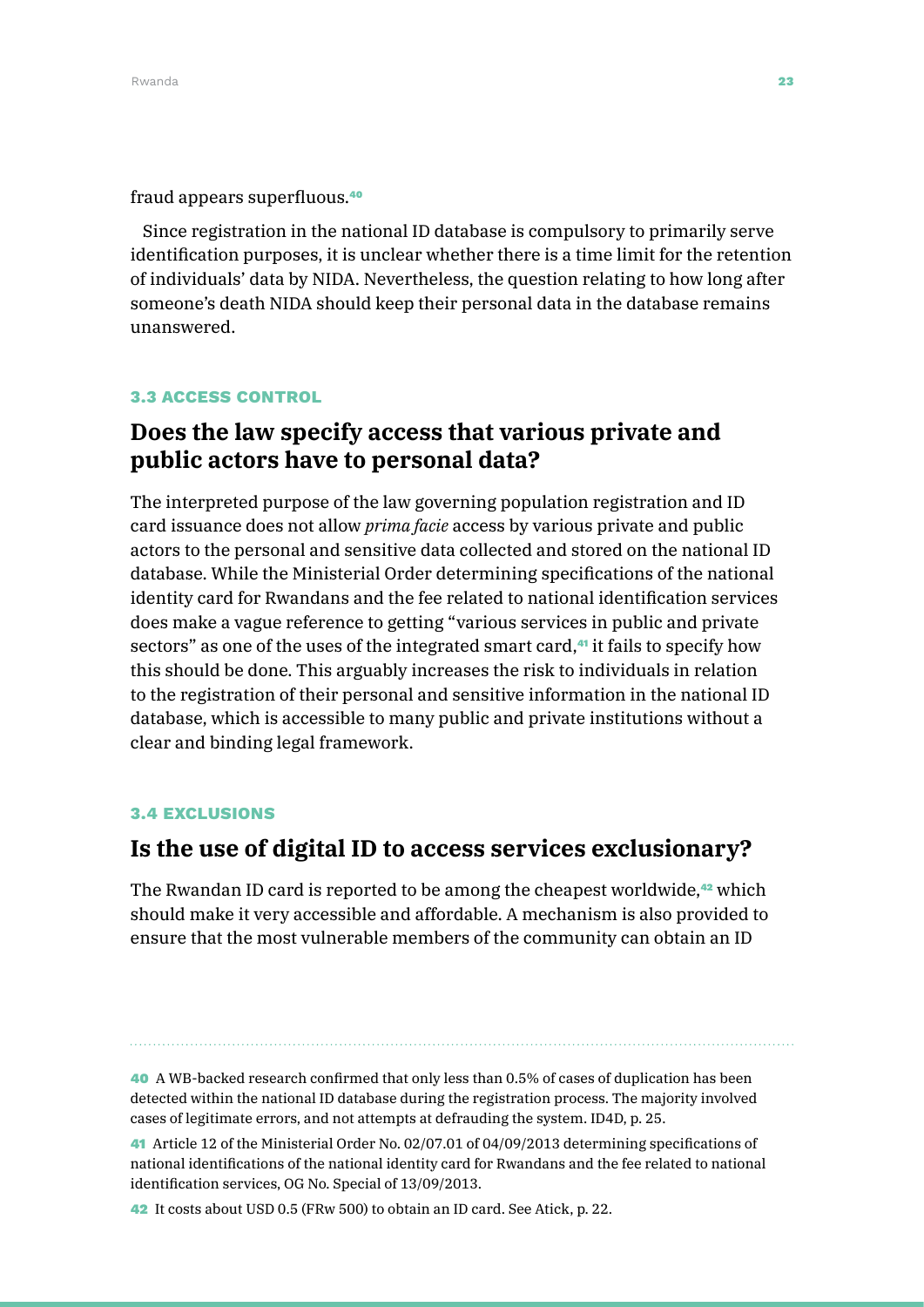Rwanda **24 Asia na katika 25 Asia na katika 26 Asia na katika 26 Asia na katika 26 Asia na katika 26 Asia na katika 26 Asia na katika 26 Asia na katika 26 Asia na katika 26 Asia na katika 27 Asia na katika 27 Asia na katik** 

card for free.43 This is probably one of the reasons why more than 99% of eligible citizens hold an ID card.<sup>44</sup>

Of course, this must be contrasted with the number of individuals who can actually use a digital ID, keeping in mind the low levels of Internet access in the country, coupled with barriers like limited access to electronic devices and digital (il)literacy.<sup>45</sup>

The Rwandan national ID system was primarily developed to be used in its printed format or version as a physical ID card. In the 2000s, the Rwandan Internet infrastructure was not developed enough to envisage the widespread online use of a digital ID from the national ID database (and neither is it today).<sup>46</sup>

Today, however, the NIN printed on the ID card plays a paramount role in the implementation of a digitised ID system. This makes the Rwandan ID system a hybrid one that relies mostly on its offline use. To access public services, the service seeker has to use their NIN as a digital ID, because many government services have to be applied for online. This includes applying for things like civil status documents, travel documents, all applications related to citizens' identification (ID card, certificate of nationality, certificate of full identity, etc.), land-related transactions, applications for driving licenses and administration of traffic fines, the legalisation of documents by public notaries, applications for COVID-19 and yellow fever vaccines, the registration of NGOs and faith-based organisations, applications for a criminal record certificate, and the like.<sup>47</sup>

As the government is still working toward digitising the remaining public services, most other services still rely on a photocopy of a physical national ID as a proof of identity. However, the current exclusive use of the digital ID to request certain public services or products (such as passports, declaring taxes, etc.) may easily lead to delayed, denied, or restricted services or products due to poor Internet connectivity.<sup>48</sup>

43 Article 11 of Ministerial Order determining specifications of the national identity card for Rwandans and the fee related to national identification services.

45 Only 8.4% of Rwandans aged 15+ are computer literate. NISR 2015, p. 47.

46 In 2008, Internet penetration was reported to cover only 2% of the population compared to 9% in 2017. A. Gillwald & O. Mothobi, 'After Access 2018 – A Demand-Side View of Mobile Internet from 10 African Countries', RIA, April 2019, p. 17.

47 All these services are accessible through the Irembo platform (*[www.irembo.gov.rw](http://www.irembo.gov.rw)*).

48 Only 9.3% of households have access to the internet at home. See NISR, Rwanda Integrated Household Living Conditions Survey 2013/2014, Main Indicators Report, August 2015, p.67 [NISR 2015]

<sup>44</sup> Mukesha, p. 25.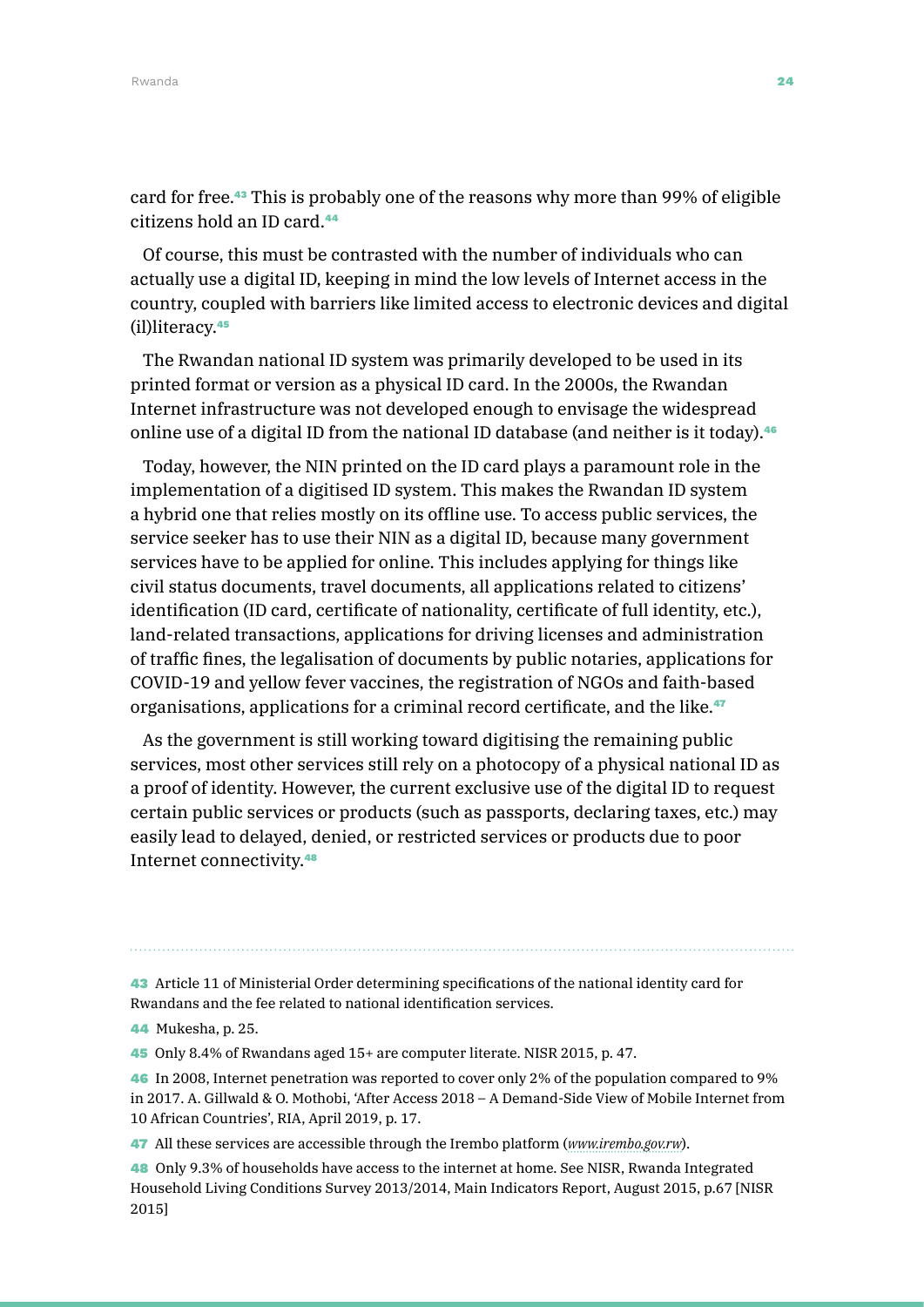### **Does failure of the ID system lead to exclusion?**

Internet use is very low (roughly 9%) in Rwanda.<sup>49</sup> This may cause significant risk to the use of data collected in the national ID database during system outages. On several occasions, people have reportedly missed deadlines to declare their taxes due to a system failure, for example. It is not possible to ascertain whether the failure was at the national ID database or on the revenue authority's website. It indicates, however, that failure to connect to the national ID database for one reason or another may lead to automatic exclusion from the services or products that the individual needed to use. The likelihood of such exclusion due to ID system failure is high for public services and products for which the use of digital ID is mandatory and offline/analogue alternatives are hard – if not impossible – to obtain. The problem is that the compulsion and deprivation of choice to use an alternative to digital ID (such as using a paper-based offline system) to access some public services is not supported by clear legislation.<sup>50</sup>

### 3.5 MANDATORY USE

# **In case of mandatory enrolment and where the use of digital ID is made mandatory, are there any valid legal grounds for doing so?**

The use of digital ID to access some public services has become compulsory through the *Irembo* platform. For instance, to request a passport and certain other important documents from public institutions, every person must initiate the request on *Irembo*. These services are not provided in person or in any analogue way. It is not clear which legislation made it mandatory to go through *Irembo* to have access to certain basic public services. It is only known that the *Irembo* platform – where the use of digital ID is required to access certain public services - is an outcome of a public-private partnership between the Government of Rwanda and RwandaOnline Platform Ltd, a private company.51 Even though this platform has enabled businesses and individuals to digitally access and

51 RwandaOnline Platform Limited Information, available on *[https://rocketreach.co/rwandaonline](https://rocketreach.co/rwandaonline-platform-limited-profile_b548103ff6a2bed1)[platform-limited-profile\\_b548103ff6a2bed1](https://rocketreach.co/rwandaonline-platform-limited-profile_b548103ff6a2bed1)* (last access 20 august 2021).

<sup>49</sup> Despite heavy investments by the government in the sector, only 9% of Rwandans are reported to use the internet mainly in Kigali. RIA, April 2019, p. 17.

<sup>50</sup> It is contended that making access to public services and products dependent on the use and authorization of only one form of digital ID is a violation of "citizens rights to choose how to identify themselves to the government in a reasonable and non-intrusive fashion". Governing ID: Principles for evaluation, p. 22.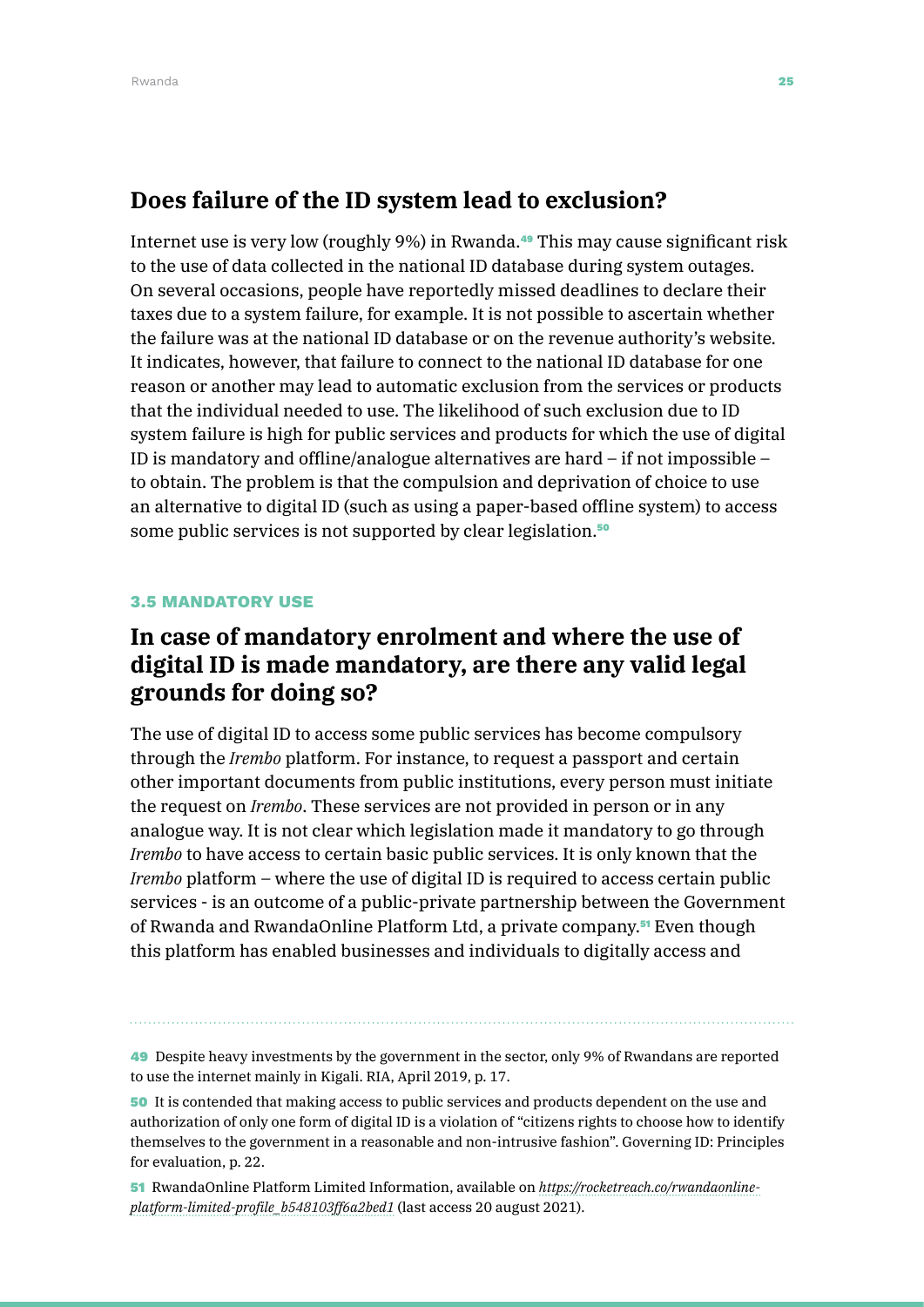Rwanda **26 August 200**8 - August 2008 - August 2008 - August 2008 - August 2008 - August 2008 - August 2008 - August 20

pay for more than 80 public services, making enrolment to it the only option for public service recipients raises some concerns. It must always be borne in mind that "various benefits and services provided by the States are not State largesse or 'gifts' to citizens of a country".<sup>52</sup> Therefore, "making access to these benefits contingent on the use of and authorization on only one form of Digital ID violates these citizens' rights to choose how to identify themselves to the government in a reasonable and non-intrusive fashion".53 In Robinson v the Attorney General of Jamaica, the Supreme Court of Jamaica ruled that "it is discriminatory to prevent citizens and residents using other means of identification in order to access public goods and services".54 In the case of Rwanda, citizens who hold a valid ID card should be allowed, for the purpose of identification, to use their physical ID card or its copy to access public goods and services – as it was in the past – if they choose not to use their digital ID through the *Irembo* platform. The absence of any strong justification for the absence of such an opt-out provision is "not justifiable in a free and democratic society" and should be seen as unconstitutional.<sup>55</sup>

52 CIS, '*Governing ID: Principles for Evaluation*', March 2020, p. 22 available on *[https://cis-india.org/](https://cis-india.org/internet-governance/blog/governing-id-a-framework-for-evaluation-of-digital-identity)*

*[internet-governance/blog/governing-id-a-framework-for-evaluation-of-digital-identity](https://cis-india.org/internet-governance/blog/governing-id-a-framework-for-evaluation-of-digital-identity)* (last access 20 August 2021).

53 *Ibidem*

54 *Julian J. Robinson v The Attorney General of Jamaica*, [2019] JMFC, Para 346.

55 CIS, '*Governing ID: Principles for Evaluation*', March 2020, p. 21 available on *[https://cis-india.org/](https://cis-india.org/internet-governance/blog/governing-id-a-framework-for-evaluation-of-digital-identity) [internet-governance/blog/governing-id-a-framework-for-evaluation-of-digital-identity](https://cis-india.org/internet-governance/blog/governing-id-a-framework-for-evaluation-of-digital-identity)* (last access 20 August 2021).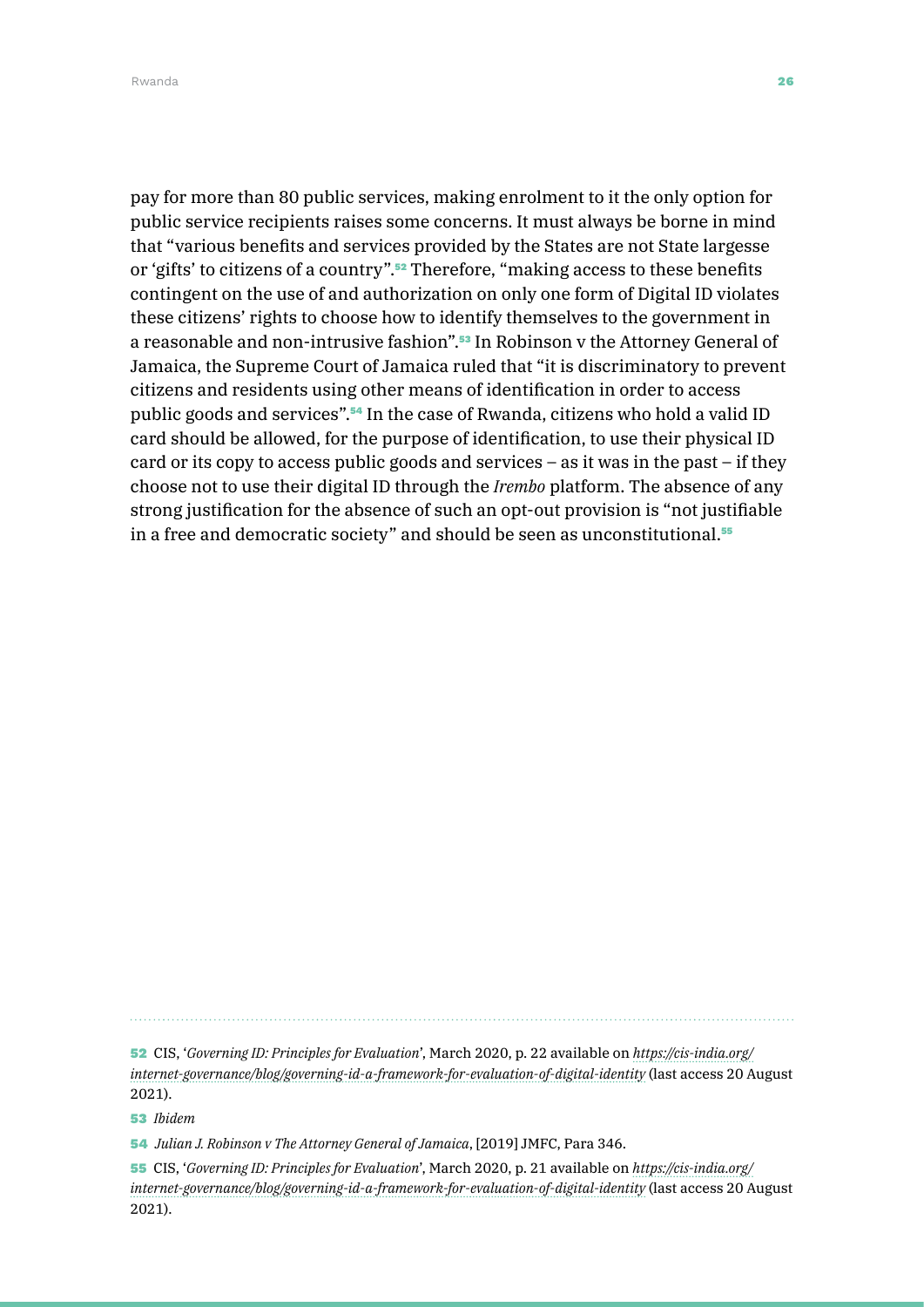# risk-BASED TESTS

### 4.1 RISK ASSESSMENTS

### **Is this use case regulated taking into account its potential risks?**

The Government of Rwanda is strongly promoting e-governance, with a paperless administration and cashless economy. This has resulted in many initiatives and support from the government to realise this vision, including the leading role that Rwanda plays in the Smart Africa initiative, which has a strong focus on digital ID. But there is no clear policy to raise awareness among citizens about the risks related to the use of digital ID.

As mentioned, Internet access levels are low in the country. About 42% of Rwandans do not own computers or smartphones that would allow them to apply for services or products online directly from their devices.<sup>56</sup> They therefore have to go to public access facilities like cybercafés or other "*Irembo* services providers" to apply for services when the use of digital ID is required. To do this, they need to give their NIN to the café staff or store it in the computer's cache. This bears a high risk of someone else having access to their NIN, which they can use to obtain the original user's personal and sensitive information from various government websites such as *Irembo*, <sup>57</sup> the tax authority's website, etc.

So far, it appears that risk related to the theft of personal data is not a primary concern of data subjects in Rwanda. Some people think that they do not have any information so private that they need special protective measures. This attitude is especially prevalent among women who perceive a low risk of misuse of their personal data.<sup>58</sup>

### **Is there a national data protection law in place?**

When this report was completed, the law relating to data protection and privacy was a draft, that was waiting for its promulgation by the President of the Republic. It was eventually published on 15 October 2021. Due to time constraint, it was not

56 RIA, April 2019, p. 22.

57 Irembo is a platform where about 97 government services can be applied from using one's NIN (*[www.irembo.gov.rw](http://www.irembo.gov.rw)*)

58 GSMA, p. 50.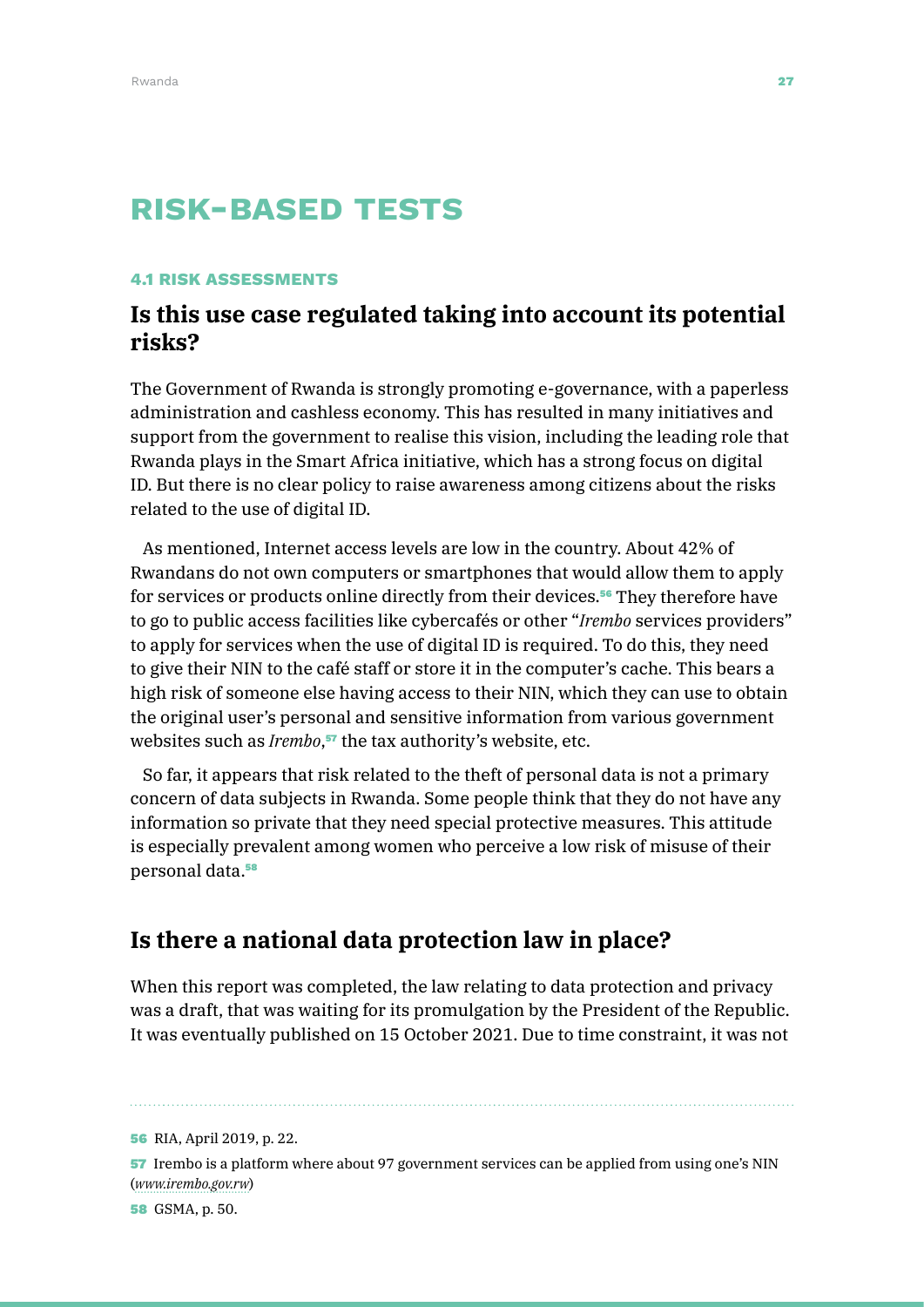Rwanda **28** Australia eta aldera eta aldera eta aldera eta aldera eta aldera eta aldera eta aldera eta aldera eta a

possible to make detailed analysis of this law. Nevertheless, it must be noted that despite its entry into force Article 67 of the law on data protection and privacy gives a moratorium of two years to existing data controllers and data processors to start complying with the provisions of this law. This means new data controllers and data processors who start operating after the law has come into force will have to comply with its provisions immediately after its publication in the Official Gazette.

The coming into force of this law is expected to substantially change the digital ID landscape. In fact, in addition to establishing an independent institution in charge of data protection and privacy, the law introduces a set of rights for the data subject and obligations for the data controller/processor. Regarding the rights of the data subject, it is worth mentioning that the right to information, the right to request that the data controller or processor stop processing personal data which may cause damage or distress, the right to rectification or erasure, and the right to data portability are some of the rights recognised in the new legislation.

The obligations or duties of the data controller and data processor include – among other things – the obligation to ensure that personal data are processed in accordance with the rights of data subjects and are collected for explicit, specified and legitimate purposes. It also imposes an obligation to perform a data protection impact assessment, an obligation to notify and report any personal data breach within 48 hours after having become aware of it to the competent authority, and an obligation to communicate a data breach to data subjects within 48 hours.

The entry into force of this law is a real game-changer for data protection in general, and especially for the protection of data related to the use of digital ID. But of course, this must be accompanied by robust efforts to not only build the capacity of newly established institutions but also to raise awareness among the public of their rights and obligations under the new law. This will ensure that the situation that prevailed before the enactment of the law is replaced by a strong data protection attitude and dynamics.

# **Are there privacy-by-design systems that minimise the harms from data breaches?**

It is not clear whether privacy by design systems have been put in place to minimise harms from data breaches if they occur. Because the national ID database is a closed system in which only NIDA and its partner institutions have access to data, there is not much information about its built-in systems to mitigate risks following a data breach. This clearly highlights a lack of transparency that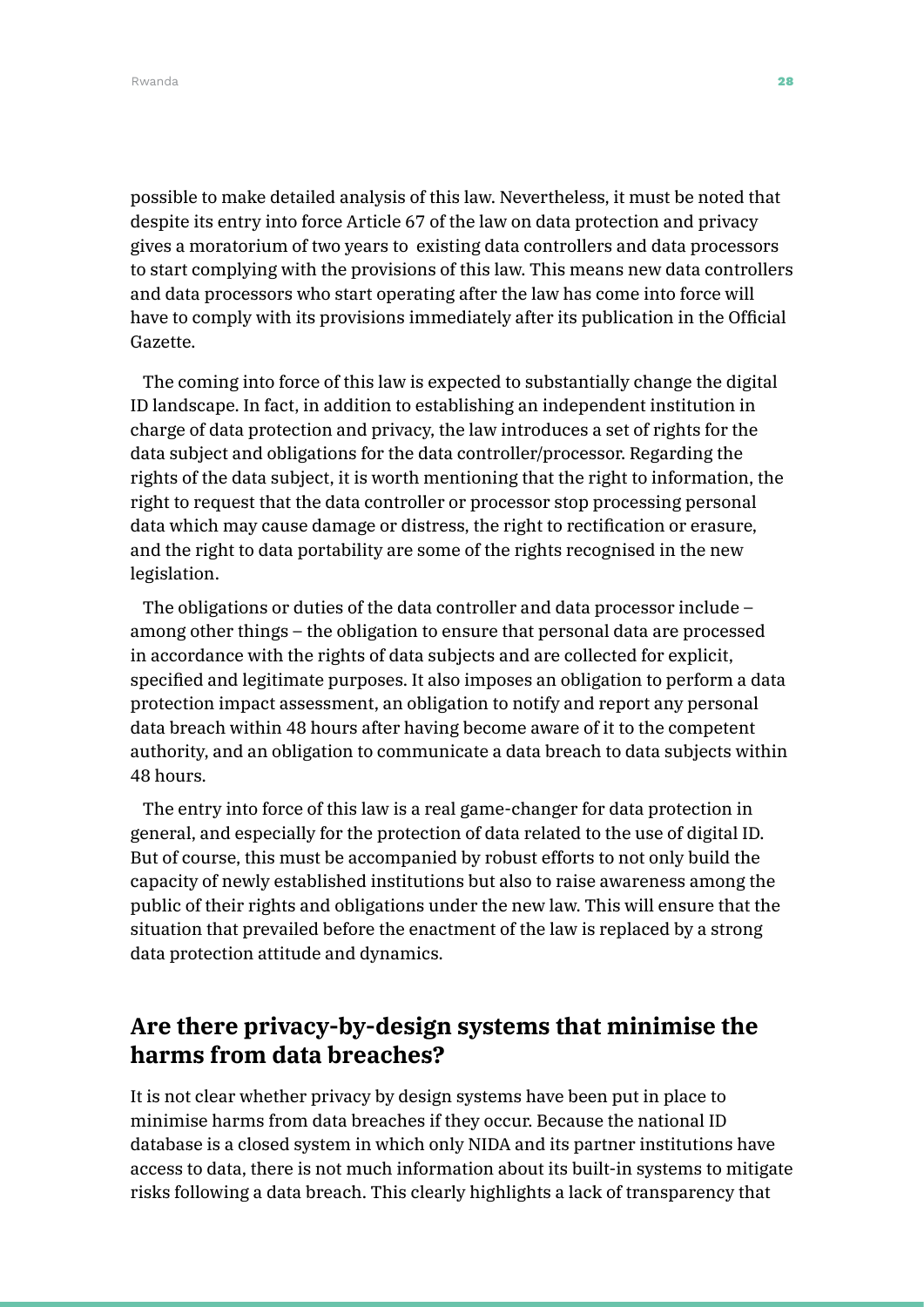makes it particularly difficult for data subjects to hold either the data controller or the data processor accountable should their privacy be breached. If the data subjects are not aware of digital ID's built-in systems, they can hardly take their own measures to prevent third parties and other actors from accessing their personal data stored on the population registry.

### 4.2 DIFFERENTIATED APPROACHES TO RISKS

# **Do the laws and regulations envisage a differentiated approach to governing uses of digital ID, based on the risk it entails?**

There is currently no specific law governing the use of digital ID in Rwanda. Therefore, the assessment of differentiated approaches may not apply to the analysis of the Rwandan digital ID system.

### 4.3 PROPORTIONALITY

# **Does the law on digital ID envisage governance which is proportional to the likelihood and severity of possible risks of its use?**

The absence of specific legislation governing digital ID in Rwanda, and the silence of the law governing registration of the population and issuance of the national identity card do not allow a proper assessment of proportionality between digital ID governance and the likelihood and severity of possible risks of its use.

### 4.4 RESPONSE TO RISKS

## **Is there a mitigation strategy in place in case of failure or breach of the ID system?**

Not much information is available about existing mitigation strategies in cases of failure or breach of the Rwandan ID system.

In 2017, the law on cybercrimes, aimed at helping the government to prevent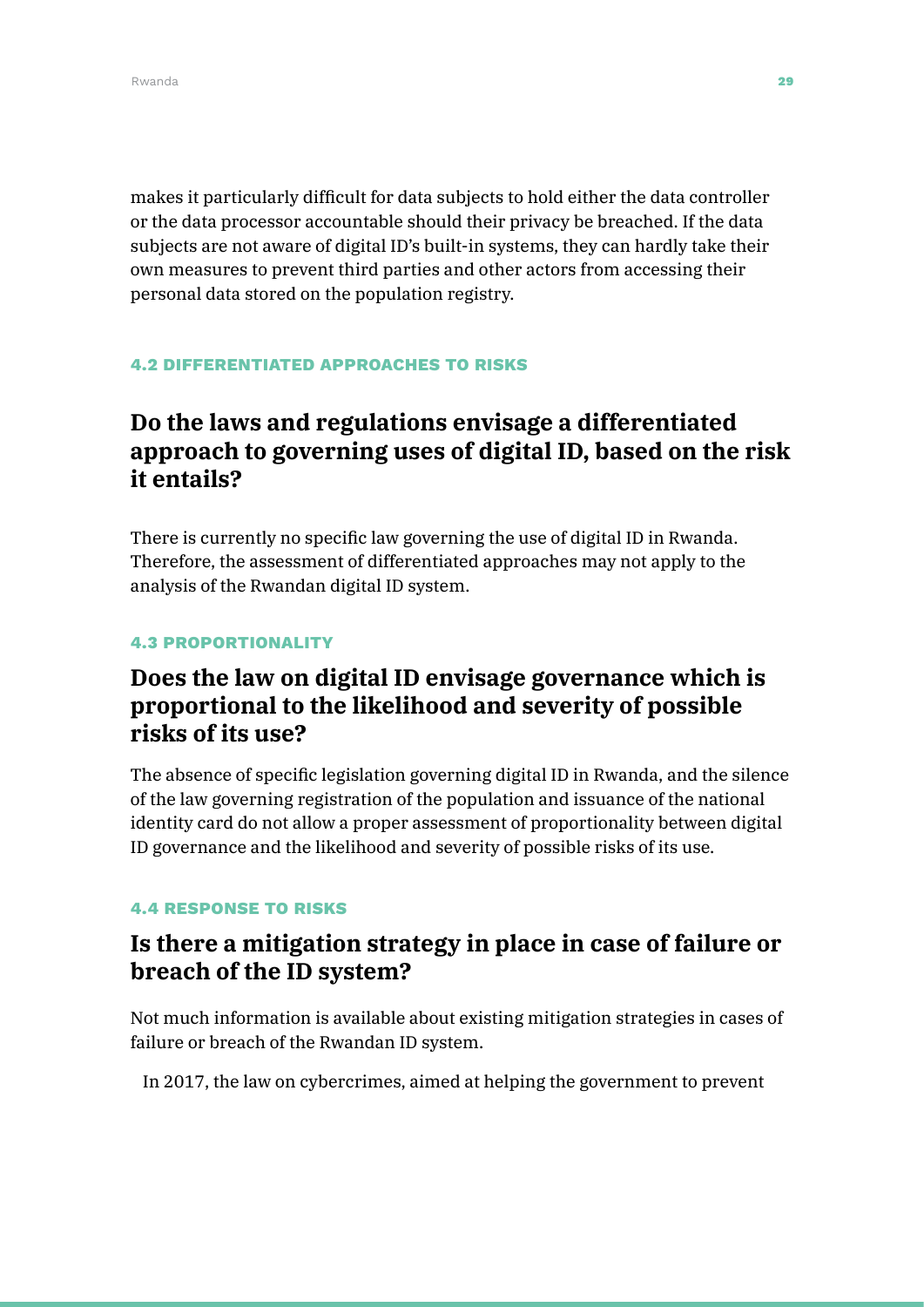and fight online crimes and cyber-attacks, was gazetted.<sup>59</sup> Among other things, this law provides for severe penalties against people who cause failure or breach of online systems,60 including the ID system. For instance, the law considers it an offence to cause, directly or indirectly, a degradation, failure, interruption or obstruction of the operation of a computer or computer system, or a denial of access to or damage of any program or data stored in the computer system.<sup>61</sup> The offender is liable to a maximum of five years of imprisonment and a fine that can go up to FRw 5 million (about USD 5 000).

59 Law No. 60/2018 on prevention and punishment of cybercrimes [Cybercrimes law).

60 Arts. 16-52 of the Cybercrimes Law.

61 Art. 20 of Cybercrimes Law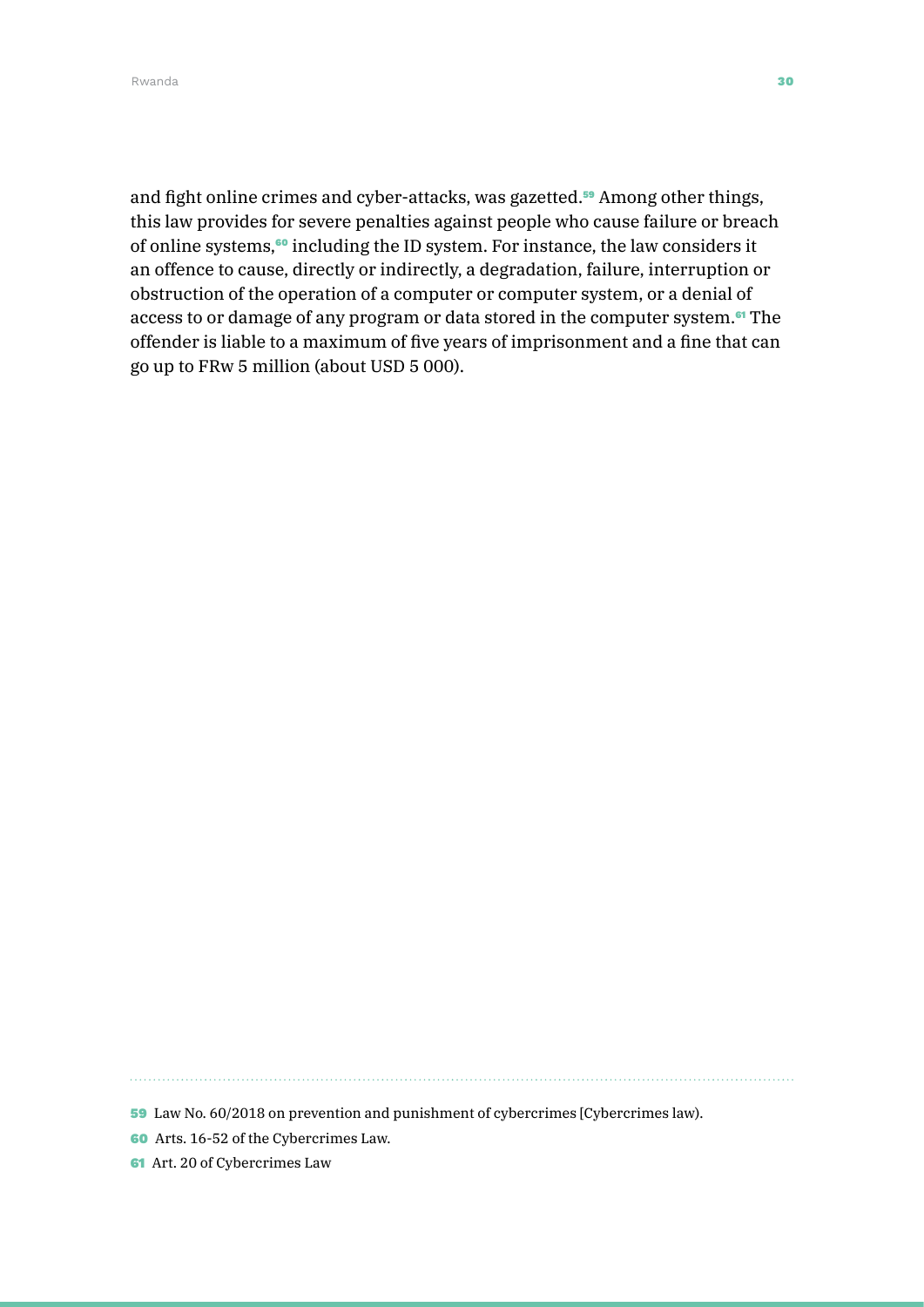# Conclusion and **RECOMMENDATIONS**

The Rwandan ID ecosystem has been acclaimed as a "model for a robust, harmonized, and multi-element identity ecosystem, which provides several lessons that could be useful for other African countries".62 Among other things, this acknowledgement is supported by the fact that more than 95% of the population is covered by the national population registry with an online identity verification.<sup>63</sup>

Rwanda issues a digital ID card with a 2D barcode, issued to every citizen in addition to an optional e-ID, which is offered to those who need and can afford it. The Government of Rwanda has put in place the *Irembo* platform, where various public services and documents can be requested and issued to citizens upon their identification through the unique NIN printed on the ID card. Other private entities, such as banks and telecommunication operators have also been granted access to the NPR database to facilitate the implementation of their KYC policies.

Over the years, the NPR and the NIN have undisputedly become the backbone of digital identification in Rwanda. However, the increased use of digital ID in Rwanda must be contextualised by the country's arguably deficient legal and institutional framework to guarantee the protection of personal data. In fact, the law governing the registration of population and the issuance of national ID, last amended in 2018, does not contain provisions that could be considered relevant to some key aspects of the current use of the ID and NPR. For instance, the law does not provide for the electronic use of the NIN as an identifier on a platform like *Irembo*, nor for the storage of personal population data in a digital registry and their access and processing by private entities, and neither does it provide for the rights of data subjects nor for the responsibility of NIDA and/or other data processors in case of data breach.

Despite some provisions in the ICT Law and the Cybercrimes Law that could be used to prosecute those who may violate personal data, the legal framework of the digital ID in Rwanda appears anachronistic and lacunary. There is therefore an urgent need to fill in the gaps by adopting a comprehensive law to regulate current and future uses of the national ID, especially online. The entry into force of the data protection law adds a critical layer in the protection of data in general. This effective implementation of the provisions of the data protection law

62 Atick, p. 5. 63 Atick, p. 4.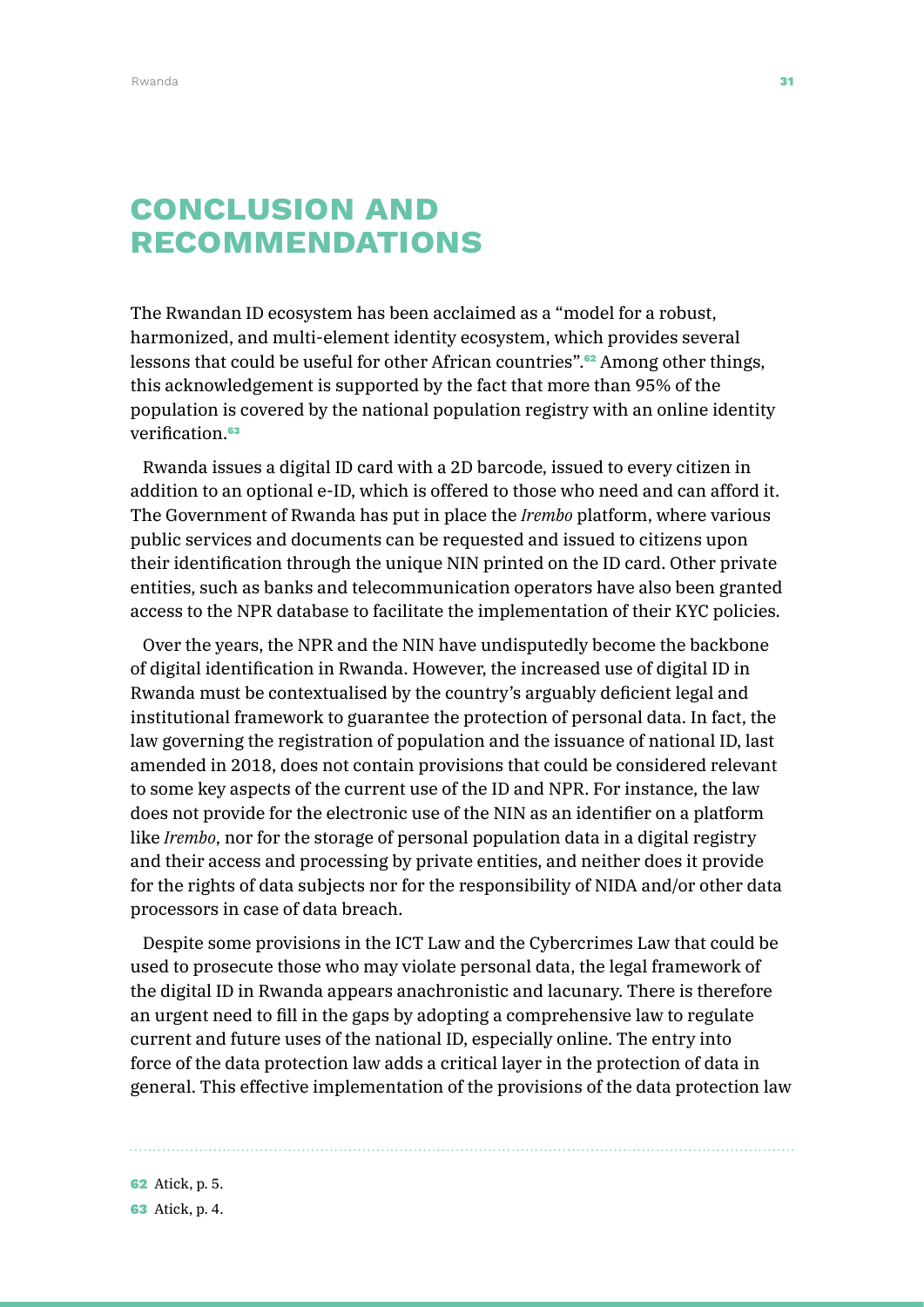together with an adequate law on population registration, ID issuance, and the use of the national ID, will enhance the position of the Rwandan ID ecosystem as a model to inspire other African countries and beyond.

Based on the above discussion, the following recommendations can be formulated to policymakers in Rwanda to assure a robust and well-functioning digital ID system:

- Adopt policies and/or guidelines to ensure that the overall ID landscape is transparent and more protective of the rights of data subjects;
- Strengthen the current legal framework through the adoption of separate and specific legislation on the collection, storage and use of data collection during ID registration;
- Use this specific digital ID legislation to separate the role of the administrator, who is in charge of storage of personal data, and the role of the regulator, who licenses other agencies to perform registration and authentication responsibilities. The latter should also oversee complaints related to the breach of privacy from the population registry database.
- Conduct more campaigns to raise the awareness of government authorities at different levels and the population about the sensitivity and the risks associated with the use of digital ID. As people become more aware of the risks, they will be able to take appropriate measures to protect access to databases and to prevent risks that arise from breaches.
- Streamline the implementation of the law on data protection and privacy, which contains provisions that are relevant to addressing issues around the use of a digital ID. Specifically, prioritise the establishment of an independent authority in charge of data protection and privacy.

It is recommended to civil society that it should become more interested in the governance of digital ID. Rwanda is a country where many services are digitised and, given the propensity of the world to go digital, it is the responsibility of civil society to initiate research on the state of policies and laws regulating the use of digital ID in Rwanda in order to support the government. This will help to ensure that the government's vision to give Rwanda a paperless administration is not done to the detriment of people's constitutional rights and freedoms.

It is recommended that the private sector take necessary measures to ensure that they adopt internal rules and regulations that comply with their customers' data protection and privacy rights. Awareness should be raised in businesses that have access to the national ID database that they have a responsibility to take privacy more seriously and to ensure that personal data are not negligently processed. It is important for the private sector to remember that as their customers become more aware of the risks associated with sharing their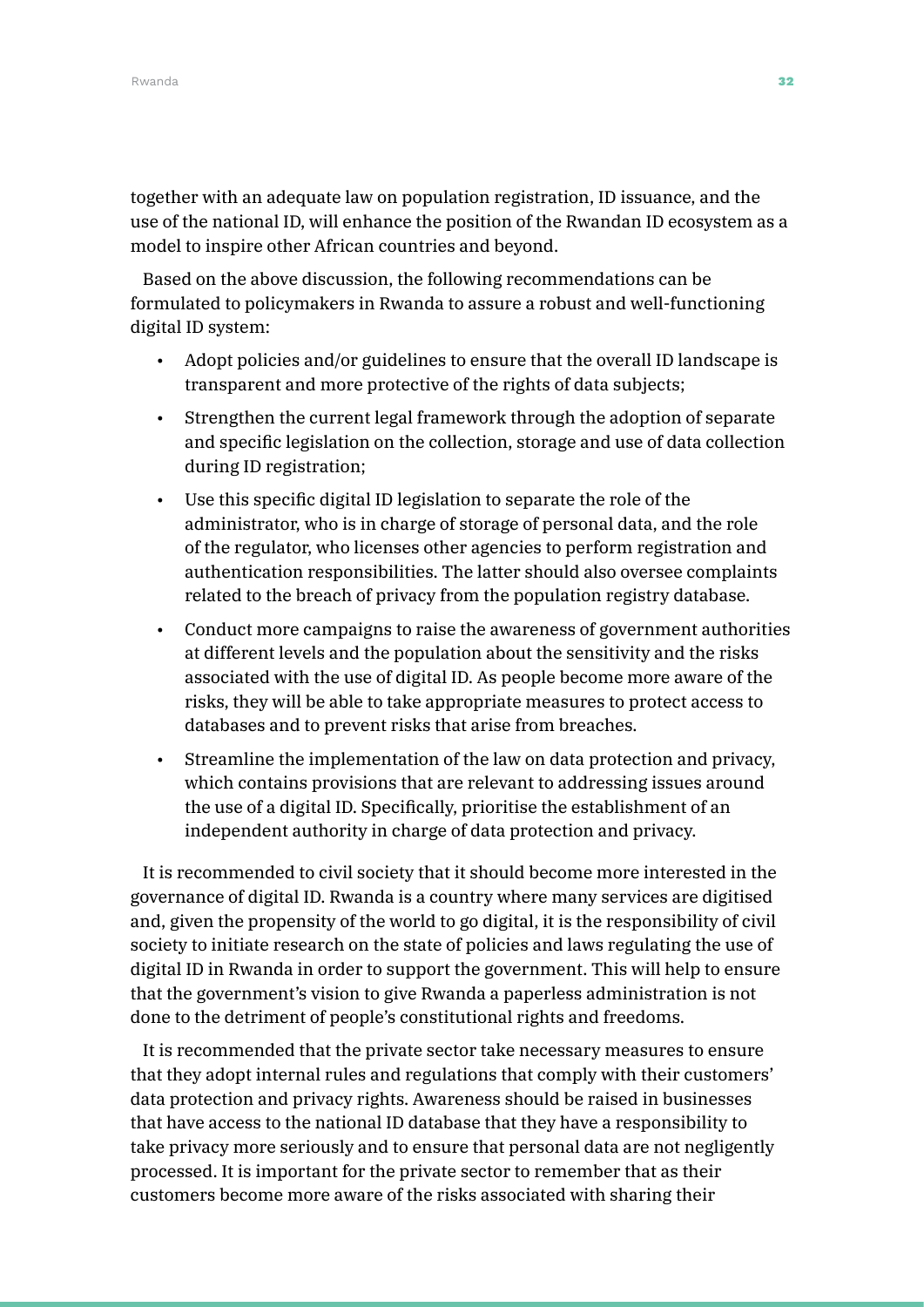personal data with businesses, they will become more critical of those which do not take appropriate steps to protect their personal data and privacy. Therefore, businesses that delay in building their data protection and privacy frameworks may face clients' outrage in the long run.

To the donor community, the recommendation is to support in-depth research and programmes about not only the digital ID but also about the digitisation process in general. The world is migrating very quickly to digital everything, in some countries faster than others, particularly in the developing world. For an equal world, it is important that donors put the supporting developing countries high on their agenda, so that they can be equally ready to face and tackle challenges related to world digitisation, as well as to reap its benefits. In so doing, it is critical to keep an eye on issues related to individuals' rights and freedoms. The influence of digitisation on rights and freedoms should not be considered as marginal but rather as central for a successful digitised world.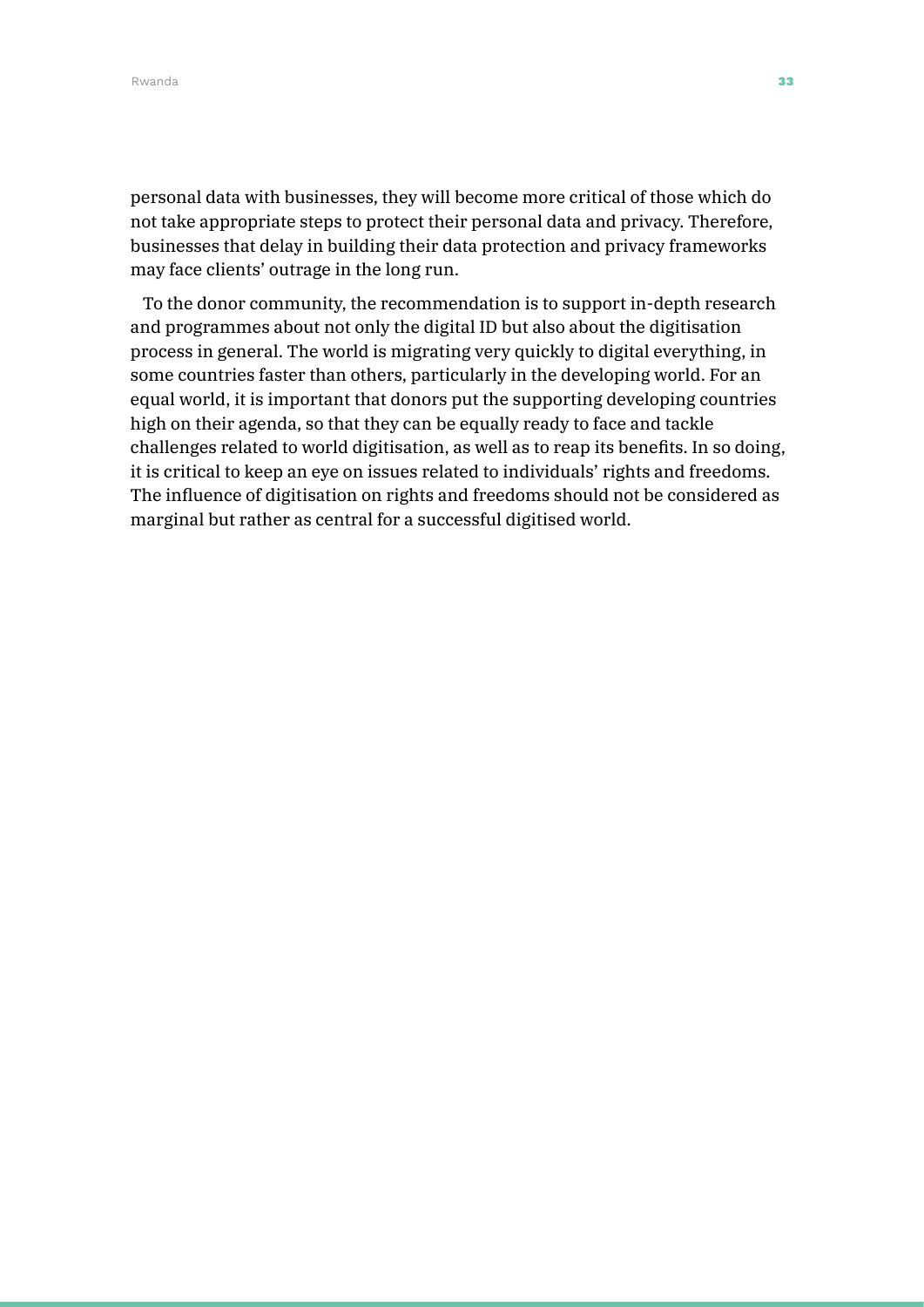### **REFERENCES**

Law No. 14/2008 of 04/6/2008 governing registration of the population and issuance of the national identity card as amended to date, OG No. Special of 16/07/2008.

Law No. 43/2011 of 31/10/2011 establishing the National Identification Agency and determining its mission, organization and functioning OG No. 51 of 19/12/2011

Law No. 24/2016 of 18/06/2016 governing information and communications technologies, OG No. 26 of 27/06/2016.

Law No. 04/2013 of 08/02/2013 relating to access to information, OG No. 10 of 11/03/2013.

Law No. 32/2016 of 28/08/2016 governing persons and family, OG No. 37 of 12/09/2016.

Law No. 60/2018 of 22/08/2018 on the prevention and the punishment of the cyber-crimes.

Prime Minister's Order No. 83/03 of 08/10/2012 determining the competence, responsibilities and functioning of the board of directors of the National Identification Agency (NIDA) and the term of office for board members.

Prime Minister's Order No. 38/03 of 11/04/2014 determining the organizational structure and summary of job positions of the National Identification Agency (NIDA).

Ministerial Order No. 02/07.01 of 04/09/2013 that determines the specifications of the national identity card for Rwandans and the fee related to national identification services, OG No. Special of 13/09/2013

Gillwald, A. & Mothobi, O. (April 2019) '*After Access 2018 – A Demand-Side View of Mobile Internet from 10 African Countries*'.

GSMA (May 2019), '*Digital identity opportunities for women – Insights from Nigeria, Bangladesh, and Rwanda*', May 2019,

Atick, J. (2016), '*The Identity Ecosystem of Rwanda: A Case Study of a Performant ID System in an African Development Context*'.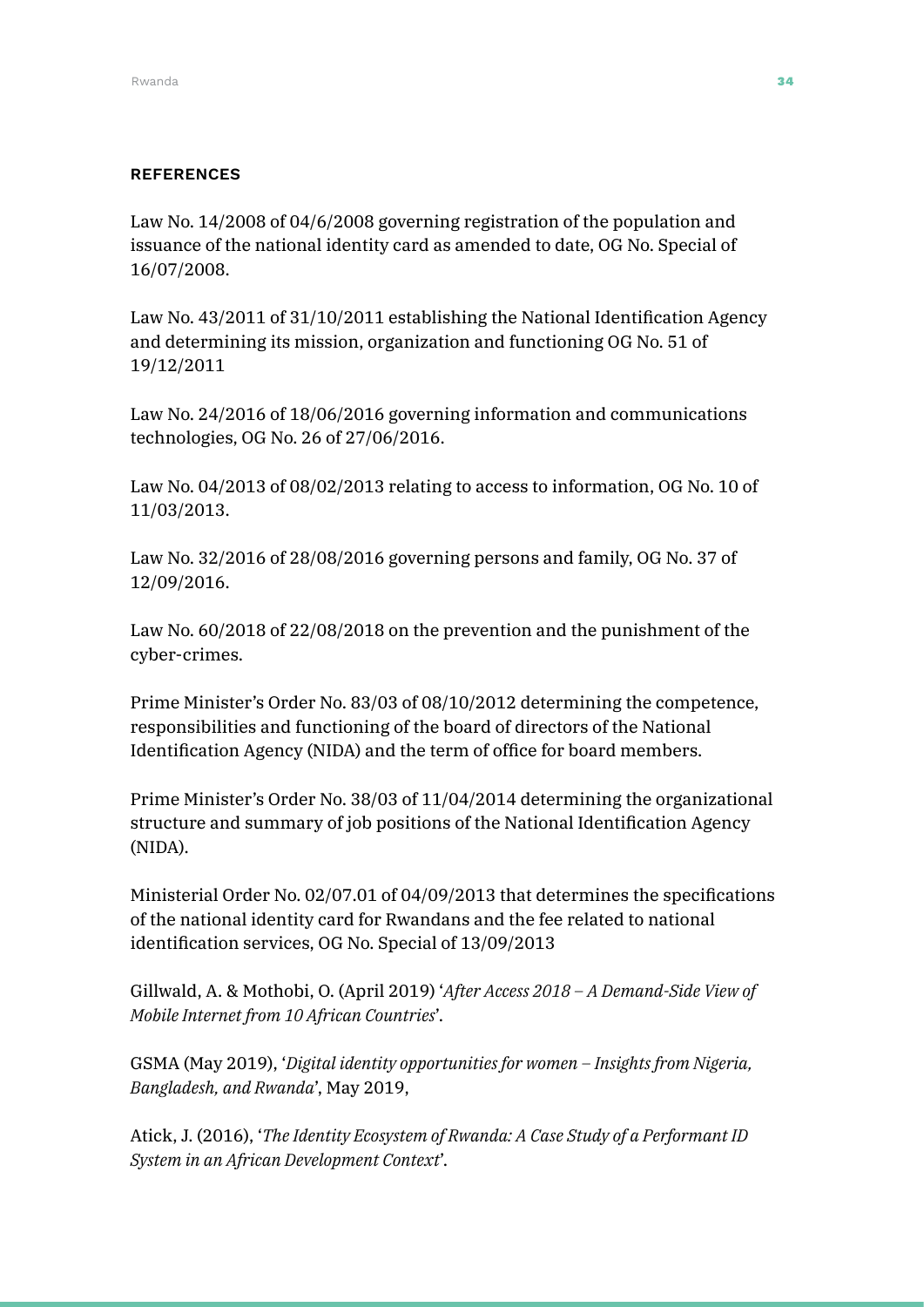Darrow, J. & Lichtenstein, S. (2008), '*Do You Really Need My Social Security Number – Data Collection Practices in the Digital Age*', 10 N.C. J.L. & Tech. 1.

Kayser-Bril, N. (2019), '*Identity-management and citizen scoring in Ghana, Rwanda, Tunisia, Uganda, Zimbabwe and China*', Algorithm Watch, 2019.

NISR (2015), *Rwanda Integrated Household Living conditions survey 2013/2014*, main indicators report.

'*Rwanda: Chamber of Deputies Adopts draft data protection law*', [https://www.](https://www.dataguidance.com/news/rwanda-chamber-deputies-adopts-draft-data-protection) [dataguidance.com/news/rwanda-chamber-deputies-adopts-draft-data-protection](https://www.dataguidance.com/news/rwanda-chamber-deputies-adopts-draft-data-protection) last accessed 10 May 2021.

S. Kemp, '*Digital 2021: Rwanda*' available at [https://datareportal.com/reports/](https://datareportal.com/reports/digital-2021-rwanda) [digital-2021-rwanda](https://datareportal.com/reports/digital-2021-rwanda) (last access 20 June 2021) World Bank Group, *ID4D Country Diagnostic: Rwanda, 2016* available at [https://](https://thedocs.worldbank.org/en/doc/573111524689463285-0190022018/original/RwandaID4DDiagnosticWeb0) [thedocs.worldbank.org/en/doc/573111524689463285-0190022018/original/](https://thedocs.worldbank.org/en/doc/573111524689463285-0190022018/original/RwandaID4DDiagnosticWeb0) [RwandaID4DDiagnosticWeb040318.pdf](https://thedocs.worldbank.org/en/doc/573111524689463285-0190022018/original/RwandaID4DDiagnosticWeb0) (last access 21 June 2021)

J. Mukesha, '*Rwanda National ID Agency*', ID4D available at [https://www.id4africa.](https://www.id4africa.com/2019_event/presentations/PS1/5-Josephine-Mukesha-NIDA-Rwanda.pdf) [com/2019\\_event/presentations/PS1/5-Josephine-Mukesha-NIDA-Rwanda.pdf](https://www.id4africa.com/2019_event/presentations/PS1/5-Josephine-Mukesha-NIDA-Rwanda.pdf) (last access 28 June 2021)

*Julian J. Robinson v The Attorney General of Jamaica*, (2019)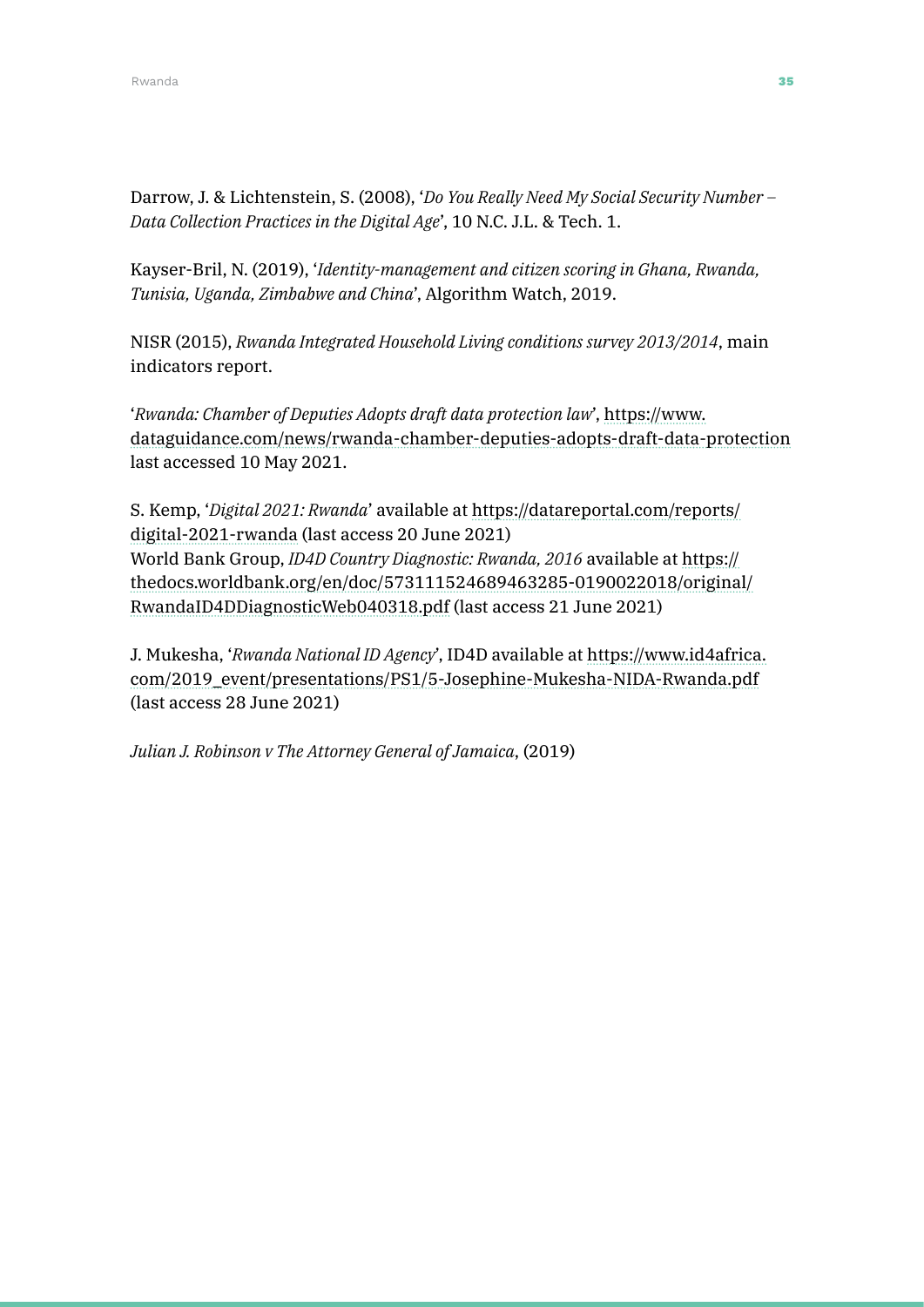# ANNEX 1

#### OVERVIEW OF EVALUATION FRAMEWORK

In 2019, the Centre for Internet and Society (CIS) published "Governing ID: Principles for Evaluation" ("Evaluation Framework"), which set out a framework for the evaluation of digital identity. The Evaluation Framework should be read alongside CIS' glossary of 'Core Concepts and Processes' that explains different principles such as identification, authentication, foundational and functional identity systems, that are present in any Digital ID system. Early draft frameworks were published in the lead up to RightCon 2019 held in Tunisia and were discussed at an event organized by Omidyar Network titled "Holding ID Issuers Accountable, What Works?"

The impetus for this document came from Clause 16.9 of the UN Sustainable Development goal, "By 2030, provide legal identity for all, including birth registration". Thus, countries across the world have begun implementing new, foundational, digital identification systems ("Digital ID"), or begun to modernize their existing ID programs.

The history of digital ID programmes in countries such as India, Kenya, Estonia, Jamaica, and the U.K. demonstrated the different concerns associated with privacy, surveillance, exclusion, and mission creep. CIS felt that there was urgent need for further analysis and discussion into the appropriate (and inappropriate) uses of digital ID systems. Through research, we realised that the use of a Digital ID system is inextricably linked to the governance structure and fundamental attributes of the Digital ID system. Hence, a use analysis of Digital ID systems is best accomplished through an evaluation framework that provides principles against which Digital ID may be evaluated.

Consequently, the Evaluation Framework lays out a series of tests that can be used across jurisdictions to assess the legitimacy and governance of Digital ID. CIS selected three sets of tests – the Rule of Law tests, Rights-based tests, and Risks-based tests – to form the bedrock of the Evaluation Framework for Digital ID. CIS adopted the definition of 'digital identity' provided by David Birch, as a "system where identification (the process of establishing information about an individual), authentication (the process of asserting an identity previously established during identification) and authorisation (the process of determining what actions may be performed or services accessed on the basis of the asserted and authenticated identity) are all performed digitally". Such a definition departs from the ID4D Practitioner's Guide that defines authorisation from the lens of eligibility, i.e. the process of determining whether a person is 'authorised' or 'eligible'.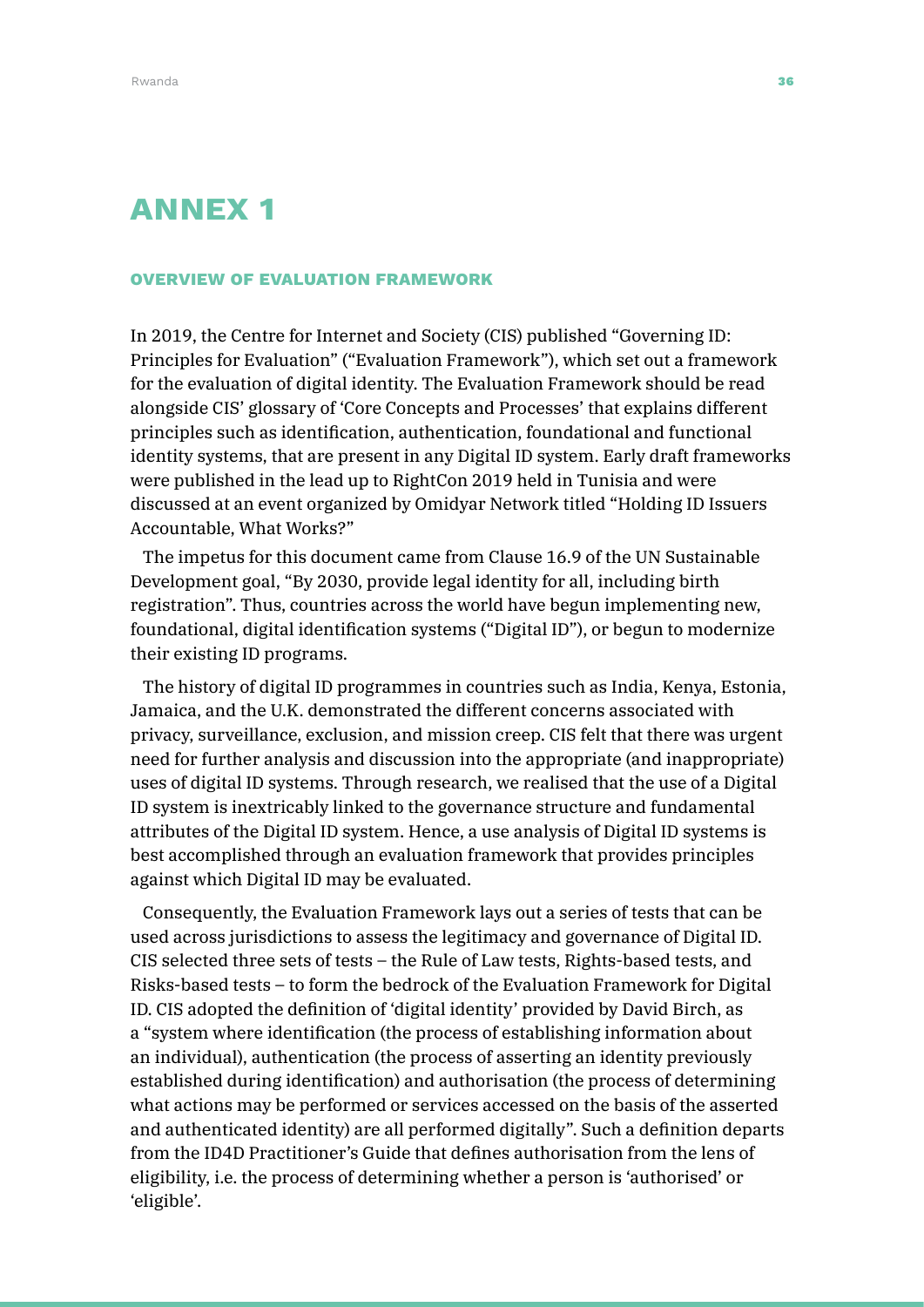In coming up with these tests, CIS adopted a first principles approach, drawing from methodologies used in documents such as the international Necessary & Proportionate Principles on the application of human rights to communication surveillance, the OECD Privacy Guidelines, and international scholarship on harms based approaches.

#### RULE OF LAW TESTS

Digital ID systems per se involve a vast collection of personal and sensitive personal data that infringe the privacy of individuals. Any such restriction on fundamental rights must be legal, backed by a legitimate aim, narrowly tailored in scope and application, accountable, and prevent mission creep. Hence, the Rule of Law tests evaluate whether a rule of law framework exists to govern the use of Digital ID and ensure sufficient deliberation before a Digital ID system is implemented for public and private actors. These tests ask six questions about:

1) **Legislative mandate** – whether the Digital ID project is backed by a validly enacted law, and whether the law amounts to excessive delegation.

2) **Legitimate aim** – whether the law has a validly defined legitimate aim.

3) **Actors and purpose** – whether the law clearly specifies the actors who use digital ID and the purposes for which the Digital ID is used.

4) **Grievance redress** – whether the law provides for adequate redressal mechanisms against actors who use the Digital ID and govern its use.

5) **Accountability** – whether there are adequate systems of accountability for all the (public and private) actors and users in the Digital ID system.

6) **Mission creep** – whether there is a legislative and judicial oversight mechanism to deal with cases of mission creep in the use of Digital ID.

#### RIGHTS-BASED TESTS

Criticism of Digital ID systems focus on their violations of privacy – whether through the mandatory collection of sensitive personal data, risk of surveillance and profiling, or the lack of robust access control mechanisms – and the risk of exclusion. Hence, the Rights-based tests put forth certain rights-based principles, such as necessity and proportionality, data minimisation, access control, exclusion, and mandatory use that should be used to evaluate the extent to which the rights of citizens are being infringed through the use of Digital ID systems.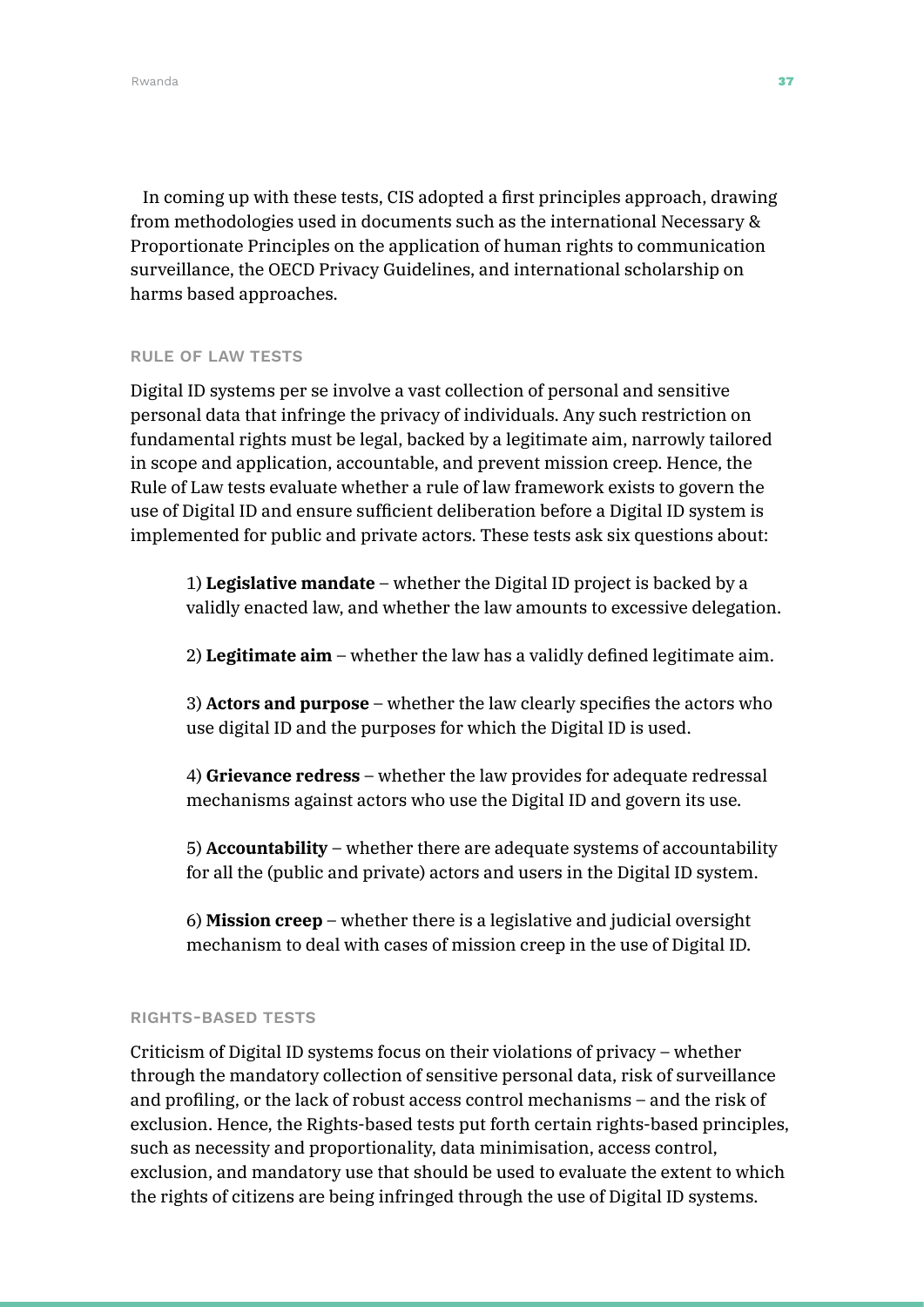These tests ask five questions about:

1) **Necessity and proportionality** – whether the privacy violations arising from the use of Digital ID necessary and proportionate to achieve the legitimate aim.

2) **Data minimisation** – whether there are clear limitations on what data may be collected, how it may be processed, and how long it is retained for, during the use of Digital ID.

3) **Access control** – how is access by state and private actors to personal and sensitive personal data controlled through the law.

4) **Exclusion** – whether there are adequate mechanisms to ensure that the adoption of Digital ID does not exclude citizens/residents or restrict their access to benefits and services.

5) **Mandatory use** – whether there are valid legal grounds to justify the mandatory nature of Digital ID, if any.

#### RISK-BASED TESTS

A rights-based constitutional approach to evaluating Digital ID is necessary, but not sufficient, to ensure a well-functioning Digital ID system. Regulation of Digital ID must be sensitive to the different types of harms caused by its uses (such as privacy harms, exclusion harms, and discriminatory harms), the severity and likelihood of the harm, and must build in mitigation mechanisms to reduce the probability or impact of the harm. Although most countries do not perform such risk-based tests, CIS hopes that by incorporating these tests into the Evaluation Framework, governments will have a more realistic picture of the harms that are likely to occur in a Digital ID system and take appropriate steps to reduce the risk of the same. These tests ask five questions about:

1) **Risk assessment** – whether decisions regarding the legitimacy of uses, benefits of using Digital ID, and their impact on individual rights is informed by risk assessment.

2) **Differential risk approach** – whether the law adopts a differentiated approach to governing uses of Digital ID (such as per se harmful, per se not harmful, and sensitive), based on the risk factors.

3) **Proportionality** – whether the governance framework in the Digital ID law is proportional to the likelihood and severity of the possible risks of its use.